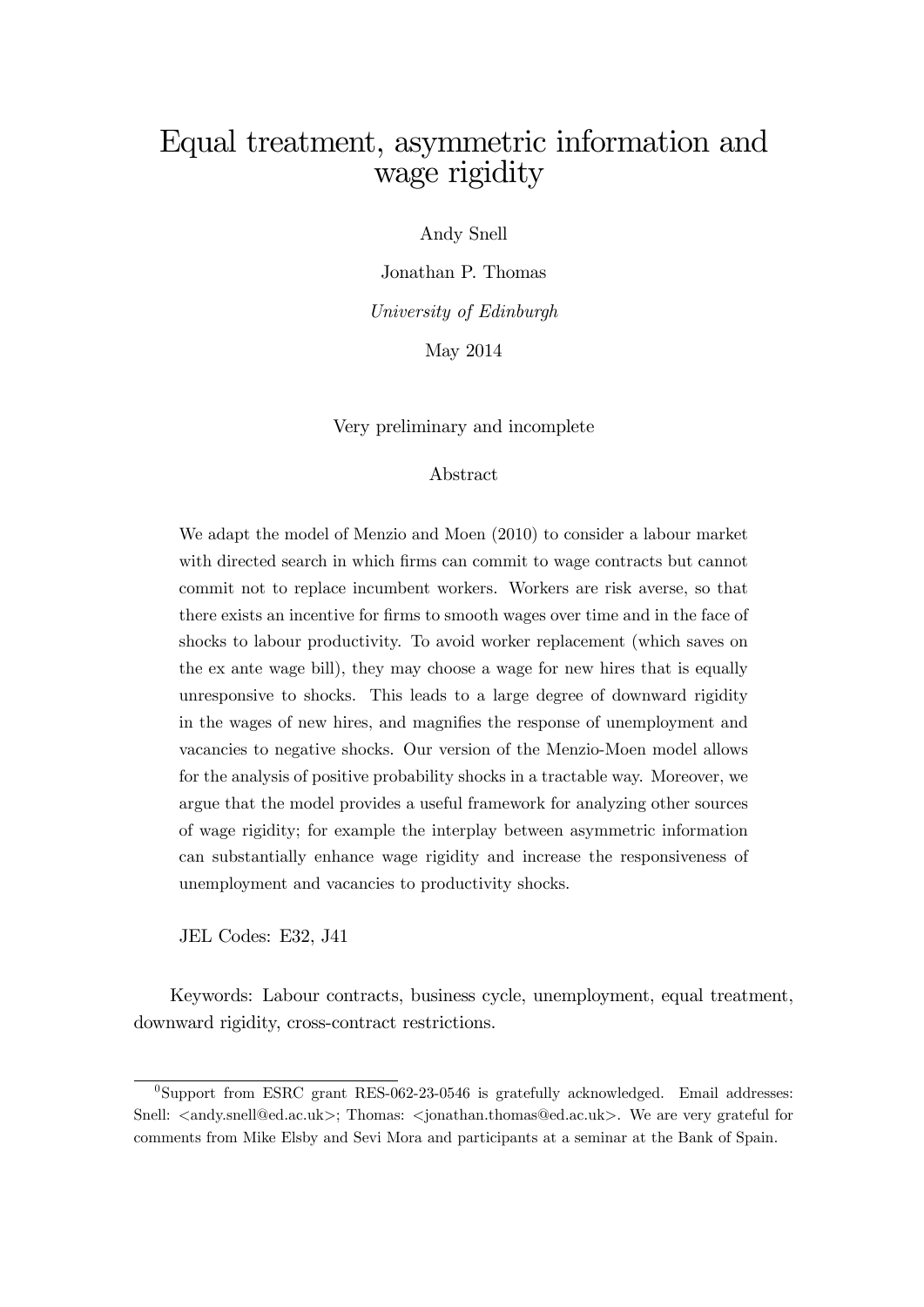## 1 Introduction

In this paper we develop a model of "equal treatment", i.e., in which wages of new hires are tied to wages of those of ongoing workers. The implication is that if there is a reason for ongoing wages to be rigid—here, risk-aversion—this will be transmitted to the wages of new hires. And it is the that latter that is important for employment fluctuations. $<sup>1</sup>$ </sup>

We adapt the model of Menzio & Moen (2010), henceforth MM. In their paper overlapping generations of two-period lived firms interact with infinitely lived workers. We simplify the model to a two-period version that is more tractable for our purposes, but the basic ideas are as in their paper. Firms can commit to wage contracts, current and future, but not to employment. That is, they cannot commit not to layoff a worker. In particular, if the wage for new hires is below that of incumbents, the firm will have an incentive to replace its incumbents if it can find suitable applicants. Anticipating this, workers will have a preference for a contract in which wages of future hires are never below their own wages, so that the firm will have no incentive to attempt to replace them. It may then be that firms offer such contracts as the ex ante costs of hiring are lower by a sufficient amount to offset having to forgo the potential benefit of a lower wage for new hires in some future states. That is, it may be optimal to satisfy a "no replacement constraint" that requires that the wage for new hires is never below that of incumbents.<sup>2</sup>

In adverse future states, because of the no replacement constraint, the firm will trade-off a desire to smooth the wages of workers in ongoing employment, with the benefits from cutting the wage for new entrants. Treated on their own merit, the latter would receive a lower wage, but this would take it below the optimal wage to be paid to incumbents. The upshot then is that there is a degree of downward wage rigidity. The opposite is not true however. In particularly good states there is no problem in paying a higher wage to new entrants than to incumbents, so the rigidity only operates in a downward direction.

Because the wage for new entrants is allocational, the downwardly rigid wage a§ects hiring, and increases the variability of both unemployment and vacancies in

<sup>&</sup>lt;sup>1</sup>A recent paper which analyses this idea within the search-matching model is Gertler & Trigari (2009). An earlier model with similar implications in a competitive labour market is Thomas (2005).

<sup>&</sup>lt;sup>2</sup>This type of argument was also made in Snell & Thomas (2010) in the context of a perfectly competitive labour market. MMís model however concerns a frictional labour market, and we follow their approach.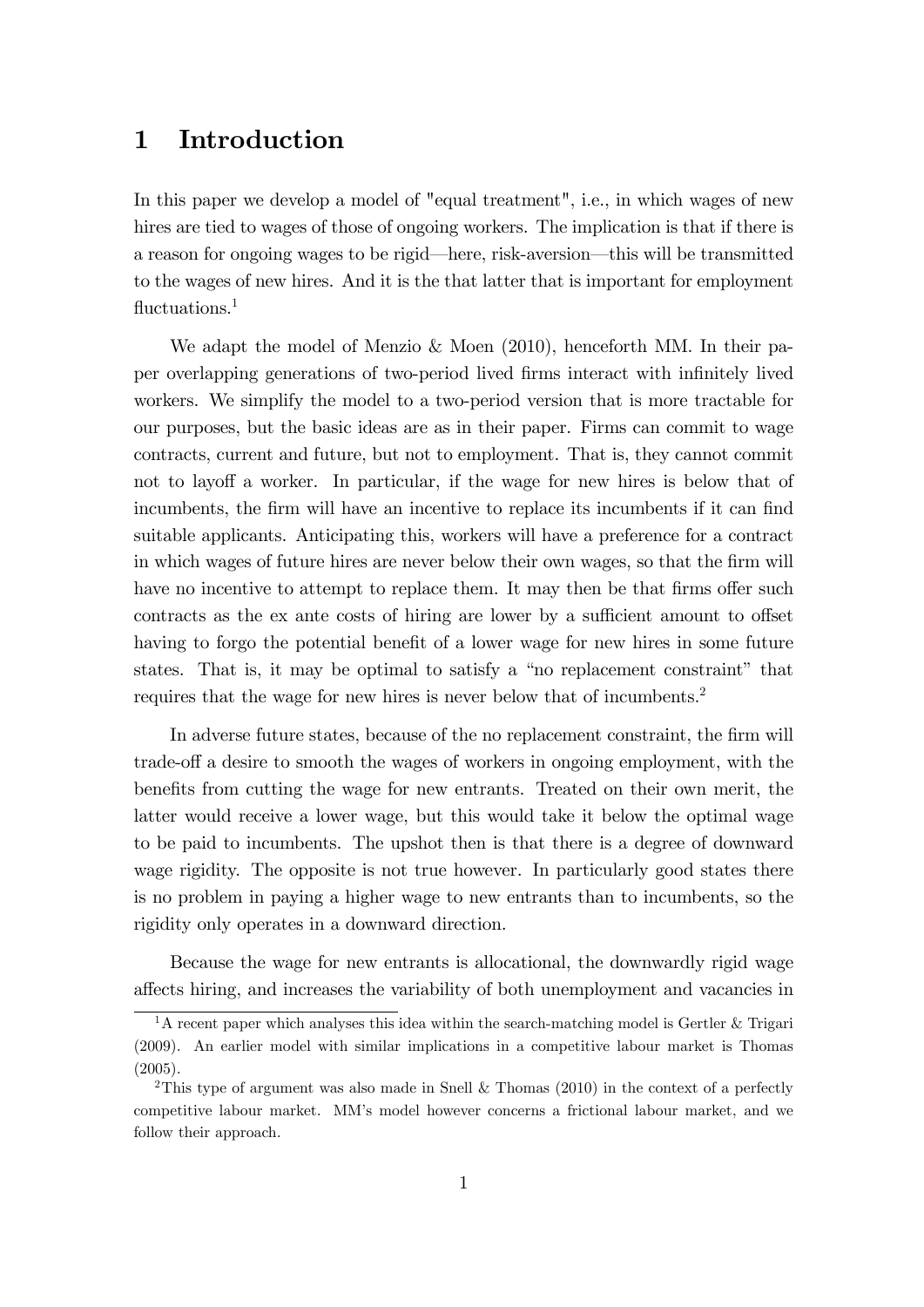response to productivity shocks, a point made also by MM.<sup>3</sup>

We extend the model to incorporate asymmetric information about the state of nature, specifically that firms are better informed. In this case we show that wages may be fully rigid downwards, thus further amplifying the variability of unemployment and vacancies. Such simple non-contingent labour contracts are well documented (e.g., Oswald (1986), Blinder & Choi (1990), and see Malcomson (1997) for an excellent overview). We show that it is the interplay between the equal treatment and the asymmetric information that leads to this result; without equal treatment introducing asymmetric information has no impact on allocations.

This mechanism is most closely related to Menzio (2005) who showed that firms, who post wages, may not respond to better states of the world by raising wages for new hires given that improves the position of incumbents, and this rigidity amplifies employment variability. Likewise Kennan (2010) develops a model of procyclical information rents to firms which has similar implications; in his model if a privately observed (to Örms) component of match surplus has more dispersion when the aggregate state of the economy is better, and bargaining leads to an outcome in which firms capture the informational rent, again wages are relatively rigid and procyclical rents to employer mean that employment fluctuations are magnified.

Recent evidence from a study of 15 European Union countries by Galuscak et al. (Galuscak, Keeney, Nicolitsas, Smets, Strzelecki & Vodopivec (2012)) suggests that new hire wages are intimately related to wages structures already existing in the Örm; moreover this relationship is stronger in periods of labour market slack, which is a feature of the equilibrium we derive here. Galuscak et al. argue that fairness and incentive issues are important in leading to this linkage. This is consistent with evidence collected by Bewley (1999) who argued that internal equity considerations make it difficult for firms to employ new hires at a wage below that paid to incumbents. Gertler & Trigari (2009) estimate the cyclicality of hiring wages in the U.S. by using Survey of Income and Program Participation data and argue that wages of new hires do not appear to be more procyclical than those of ongoing employees.

<sup>&</sup>lt;sup>3</sup>Similarly in models, which has competitive labour markets, equal treatment can lead to amplified unemployment fluctuations due to firms optimally damping wage fluctuations. See for an earlier model with these features.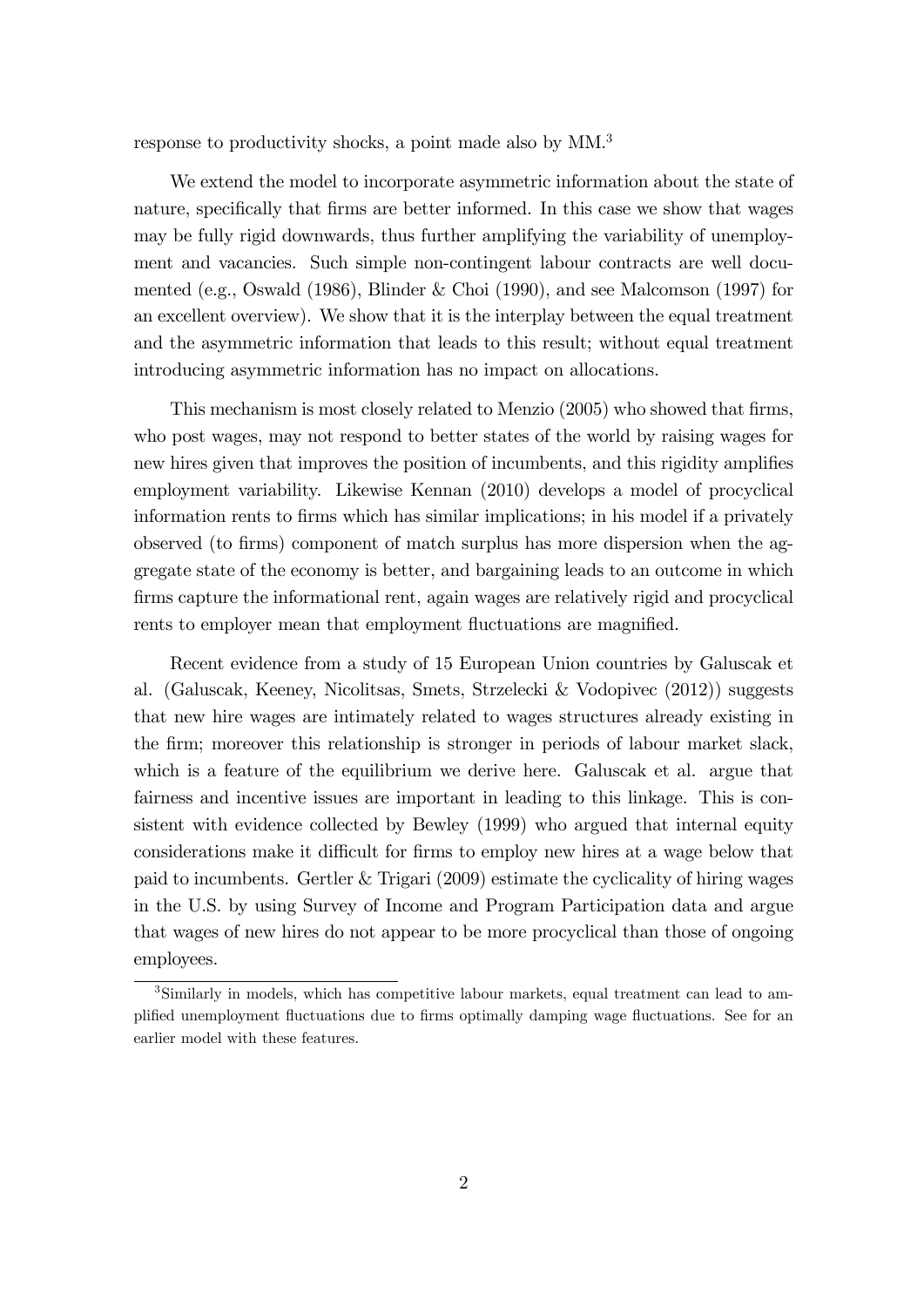### 2 The Model

We adapt the model of MM and adopt their notation where possible. There are two periods  $t = 1, 2$ . We assume that each firm and worker lives for both periods with K firms and  $S \cdot K$  workers. Both K and S are large. We identify each firm with an entrepreneur who owns it. In each period a representative firm operates a decreasing returns technology producing a perishable good, with production function  $f(n; x)$ , where n is the current number of workers employed at the firm,  $x \in X$  is a productivity shock observable at the start of the period, and  $f' > 0$ ,  $f'' < 0$ . (Hours per worker are not variable.) Current proÖts, not including job creation costs, are given by  $f(n; x) - w_n$ , where w denotes the (real) wage paid in the current period (assuming a uniform wage, which need not hold in period 2). We assume that  $x = x_0$ is fixed at  $t = 1$ , but at  $t = 1$ , x is a random variable, common across firms, with finite support. Henceforth x without a 0 subscript will refer to the second period productivity shock. . Each worker has a per-period utility of consumption function  $v(c), v' > 0$  and  $v'' < 0$ . Workers cannot borrow or save, so consume all their current income; we assume there is no discounting of the future by workers. Entrepreneurs on the other hand are risk-neutral, but they also have a zero discount rate.

A firm has a wage policy  $\sigma = (w_1, (w_{2i})_{i=1,2})$ ) to which it commits, where  $i$  is the length of the worker's tenure and  $w_{2i}$  may be random (state contingent); so at  $t = 1$  workers are offered a wage contract  $(w_1, w_{22})$  and period 2 hires are offered  $w_{21}$ . (We also consider the case where there is no commitment to  $w_{21}$  later in the paper.) A worker who accepts a contract at  $t = 1$  suffers exogenous separation from the firm at the end of the first period, with probability  $\delta$ . In this case he will be in the same position as a worker who failed to gain employment in the first period; in the second period such unattached workers seek work.<sup>4</sup> As in MM, employment is assumed to be "at will", so during the matching stage of the second period (after observing  $x$ ) the firm can dismiss a worker without compensation, and a worker can quit without penalty. We assume that such workers remain unemployed in their second period. A worker who is unemployed in any period receives an income of b.

At the start of each period (in period 2, after  $x$  is observed), search and matching occur. We assume directed search (see Moen (1997) for the seminal paper in this area, and also Acemoglu & Shimer (1999), and Rudanko (2009)). We follow MM in the following. Briefly, an unemployed worker can apply for one job at a single firm

<sup>4</sup>MM assume that separated workers cannot work in the period immediately following separation.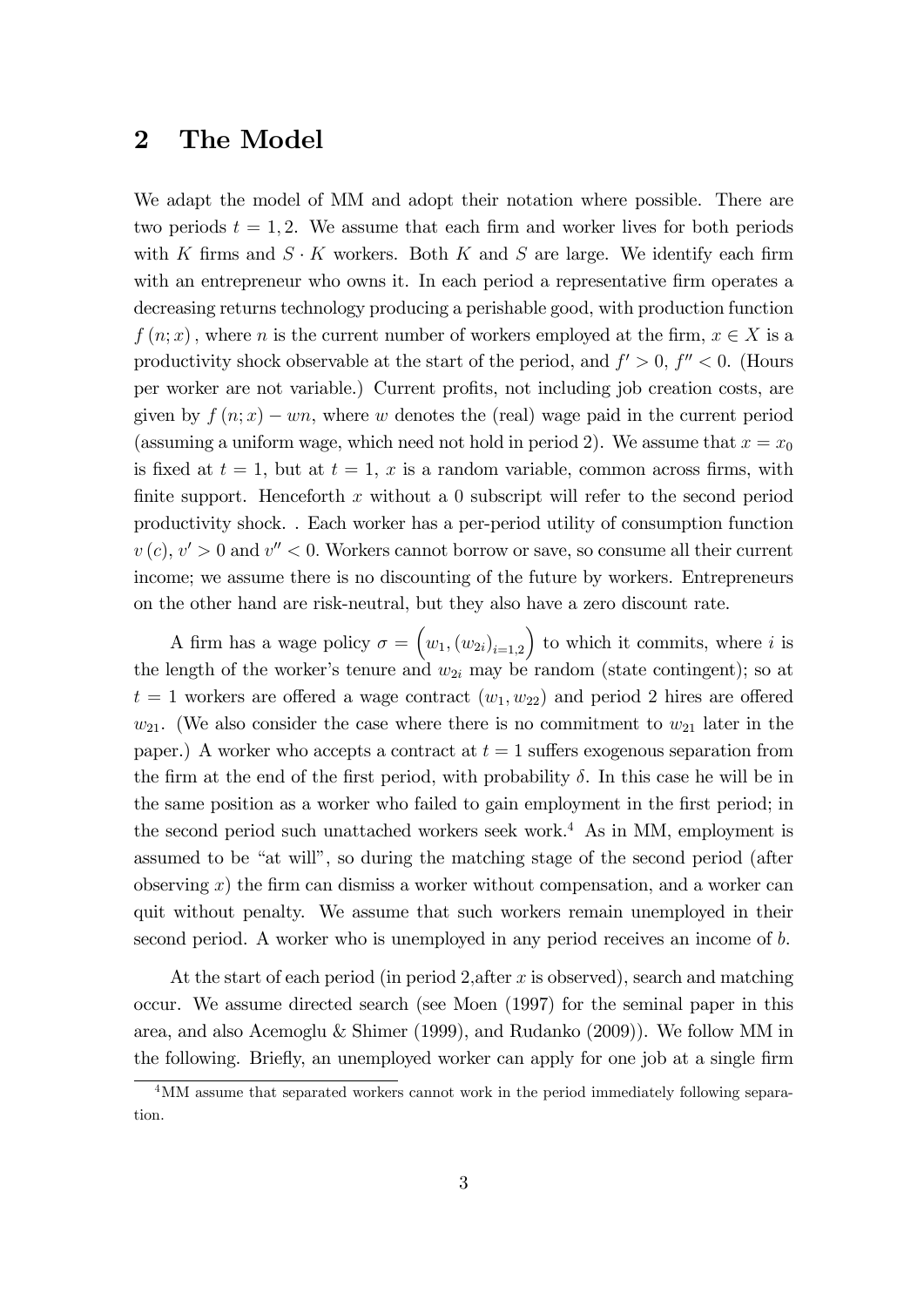each period. We rule out on-the-job search, so that at  $t = 2$  a worker cannot apply for a job if he is already employed. We identify the 'type' of a job with the utility  $V$  a successful applicant gets from it. The application succeeds with probability  $p(\theta(V))$ , where  $\theta(V)$ , 'the expected queue length for the job,' is the ratio of applicants to jobs of type  $V$ , that is, the inverse of labor market tightness. (The determination of  $\theta$  (V) is discussed below.) The function  $p(\cdot)$  is assumed to be strictly decreasing, differentiable and such that  $p(0) = 1$ ,  $p(\infty) = 0$ . Correspondingly the firm fills a job of type V with probability  $q(\theta(V))$  where  $q(\cdot)$  is strictly increasing, and satisfies  $q(\theta) = p(\theta)\theta$ ,  $q(0) = 0$  and  $q(\infty) = 1$ . Moreover, denoting the elasticity of q wrt  $\theta$ by  $\epsilon_q(\theta)$ ,  $q(\theta) \epsilon_q(\theta) / (1 - \epsilon_q(\theta))$  is assumed to be a decreasing function of  $\theta$ .<sup>5</sup> At  $t = 2$ , unemployed workers can apply for jobs that are already filled; if there is a successful applicant, the firm can, by at will contracting, choose whether to replace the incumbent or not. If  $w_{21} \geq w_{22}$  firms will have no incentive to do this, but for  $w_{21} < w_{22}$  the incentive exists and in this case a filled job is as attractive as an unfilled one from the point of view of an applicant. In the latter case, then, to the extent that the matching process succeeds in selecting a successful applicant, the incumbent is at risk of losing her position.

Simultaneously with committing to a wage policy at the start of  $t = 1$ , firms choose how many new jobs  $\overline{n}_i$  to create in period  $i = 1, 2$ , at a cost of  $k > 0$  per job;  $\overline{n}_2$  depends on the shock x. There is no cost associated with receiving applicants for filled jobs. Unfilled jobs from the first period 'die' at the end of the period, along with filled jobs in which exogenous separation occurred (little depends on this). The implication is that employment at the firm in period i will increase by  $q(\theta(V))\overline{n_i}$ .

Our model differs from MM in the following principal respects. First, our workers are two-period lived rather than infinitely lived (firms in MM are twoperiod lived), and we have a two-period horizon. Secondly, rather than having firms of Öxed size (number of jobs) with constant productivity per Ölled job and free entry of firms, we suppose that there are a fixed number of firms, each with a decreasing returns to scale technology. The supply of jobs then varies not with variations in the number of firms entering the market, but with the choice of firms about how many jobs (or "vacancies") to create each period. The fixed cost per job created replaces MM's assumption of a fixed cost incurred per firm that enters.

Let  $Z_1$  be the lifetime utility of a worker at the search stage, and  $Z_2(x)$  that of a worker at  $t = 2$  searching for work in state x. ( $Z_1$  and  $Z_2$  are the endoge-

<sup>&</sup>lt;sup>5</sup>MM, who assume this, point out that many standard matching processes satisfy these assumptions.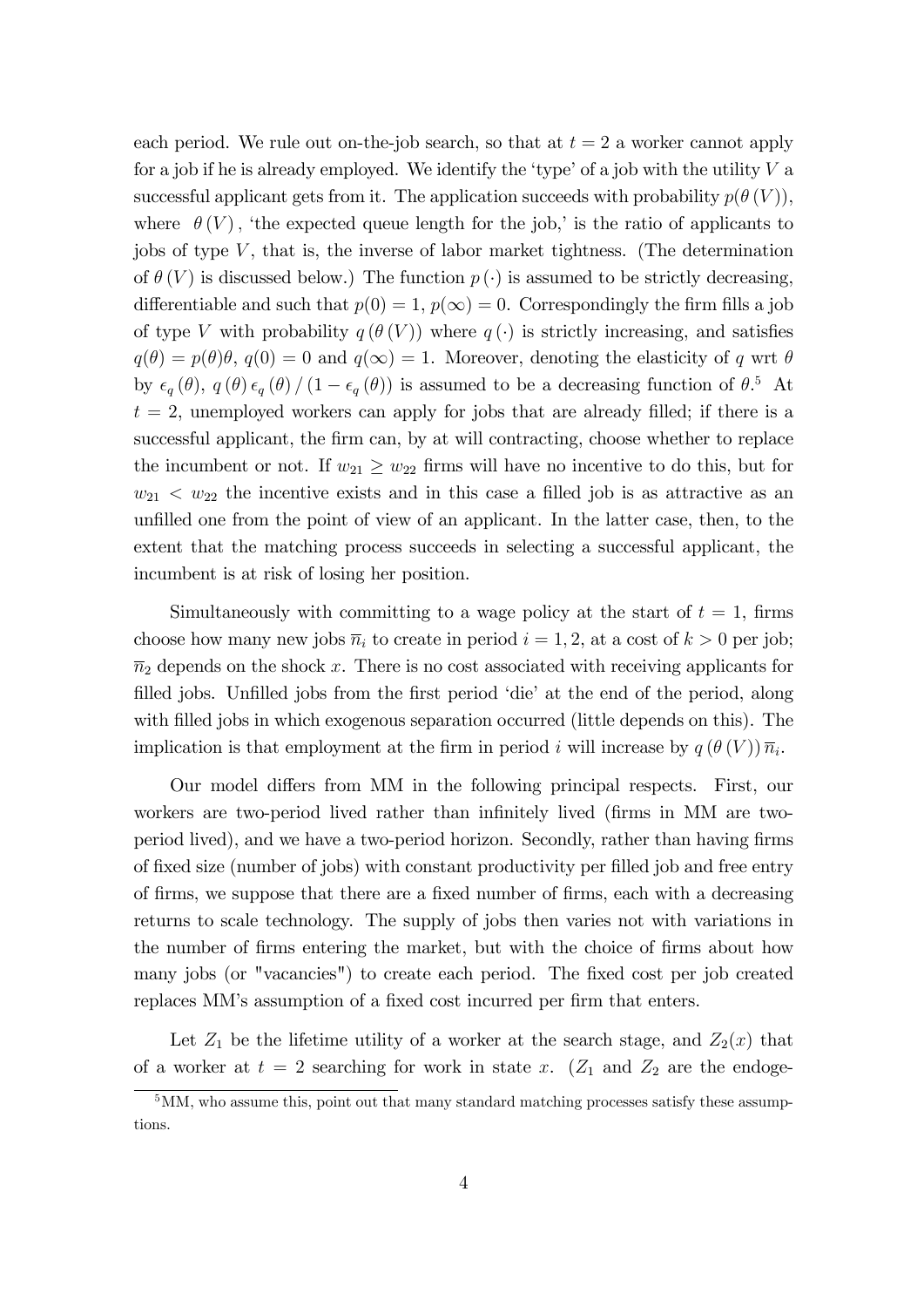

Figure 1: Timeline

nous variables determining the economic environment facing the firm.) Define  $Z = (Z_1, (Z_2(x))_{x \in X})$ . The value to a worker at  $t = 1$  from being employed by a firm with wage policy  $\sigma$  then is

$$
V_1(\sigma; Z) := v(w_1) + E[\delta Z_2(x) + (1 - \delta)v(w_{22}(x))]
$$

if the worker only faces a separation risk, where  $E$  denotes expectation. On the other hand, if replacement occurs in some states, that is, if  $w_{21} < w_{22}$ , then in such states the term inside the square brackets must be replaced by

$$
\delta Z_{2}(x) + (1 - \delta)q(\theta_{2}) v(b) + (1 - \delta) (1 - q(\theta_{2})) v(w_{22}(x)),
$$

where  $\theta_2 = \theta_2(w_{21}, Z_2(x))$  (defined below) is the queue length in that state for a firm offering  $w_{21}$ . This reflects the additional risk  $q(\theta_2)$  to a surviving worker of being replaced by a successful applicant.<sup>6</sup>

Let  $U_1$  be the lifetime utility of a worker at  $t = 1$  who fails to get a job:

$$
U_1(Z) = v(b) + E[Z_2(x))],
$$

as currently the worker receives b and is able to search next period. Given  $U_1$  and  $Z_1$ , the expected queue length for a job offering  $V_1$  is assumed to satisfy:

$$
\theta_1(V_1, Z_1, U_1) = \begin{cases} \theta : p(\theta)V_1 + (1 - p(\theta))U_1 = Z_1, \text{ if } V_1 > Z_1 \\ 0, \text{ if } V_1 \le Z_1 \end{cases}
$$
 (1)

 $6T<sub>0</sub>$  avoid complicating the exposition, we shall ignore the possibility that at the optimal period 2 wage, the firm would prefer to dismiss some of its incumbents. This would arise if  $w_{22}$  >  $f'((1 - \delta) n_1; x)$ . Likewise, we assume that  $w_{22} \ge b$ , or otherwise it would be in the interests of the worker to quit. In our simulations, parameters are chosen such that neither scenario arises.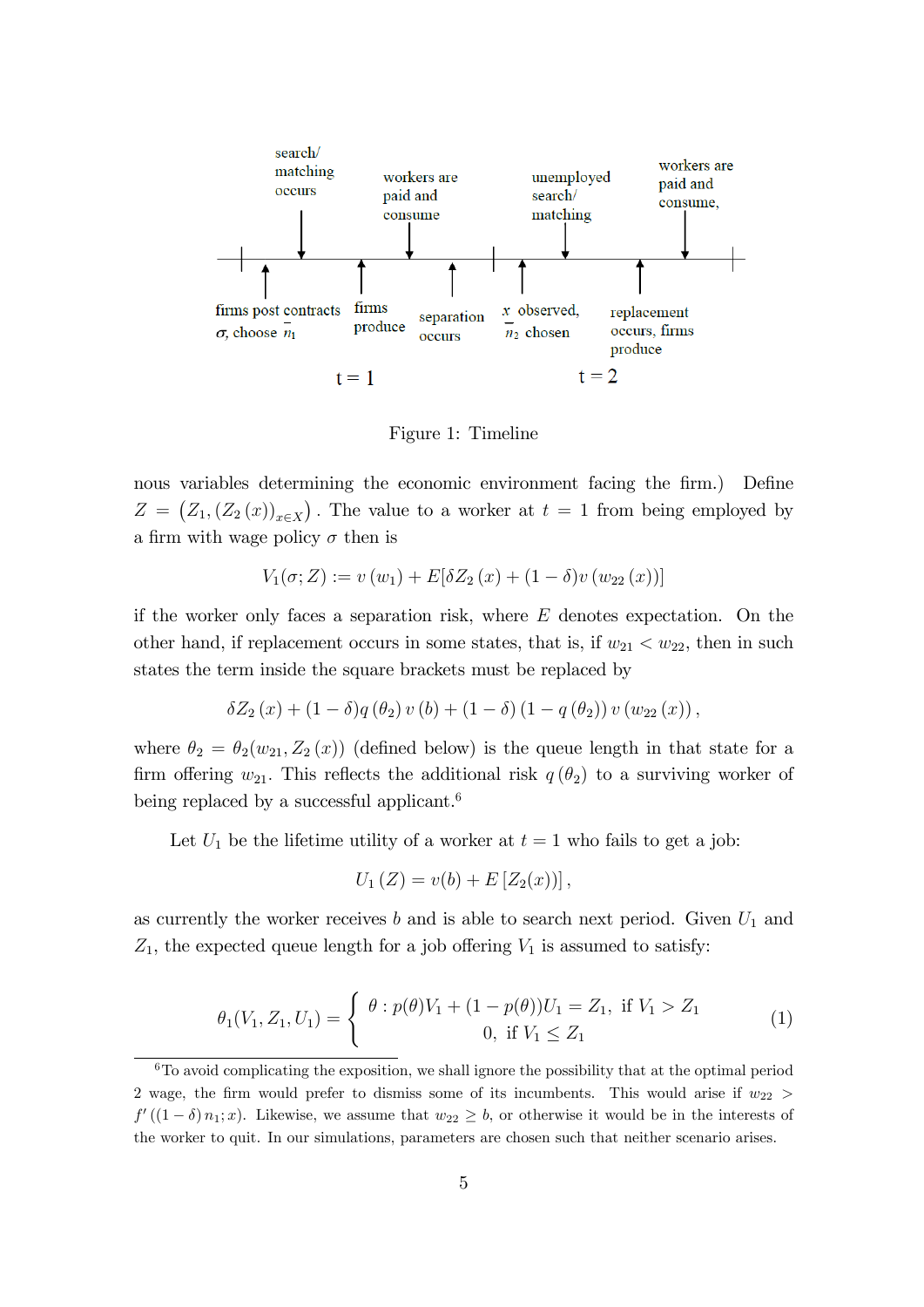The idea is that if the value of the job to a successful applicant,  $V_1$ , is greater than the value of search,  $Z_1$ , the expected queue length is driven up to the point where workers are indifferent between applying for the job and searching somewhere else, and vice versa. The expected queue length for the job will be zero if the value of the job is less than (or equal to) the value of search.

For a worker at  $t = 2$  the value from being employed at the wage  $w_{21}$  is  $v(w_{21})$ , so the expected queue length for period 2 firms and workers for a job with wage  $w_{21}$ is

$$
\theta_2(w_{21}, Z_2) = \begin{cases}\n\theta : p(\theta)v(w_{21}) + (1 - p(\theta))v(b) = Z_2, & \text{if } v(w_{21}) > Z_2 \\
0, & \text{if } v(w_{21}) \le Z_2\n\end{cases}
$$
\n(2)

Assuming that incumbents are not replaced in period 2, a firm's profit is:

$$
F(\sigma; \overline{n}_1, (\overline{n}_2(x))_{x \in X}; Z) = (f(n_1; x_0) - w_1 n_1 - k \overline{n}_1) +
$$
  

$$
E[(f((1 - \delta)n_1 + n_2; x) - w_{22}(1 - \delta)n_1 - w_{21} n_2 - k \overline{n}_2)]
$$

where  $n_i$  is the number of new hires in period i, and is given by  $n_i = q(\theta_i)\overline{n}_i$ ,  $i = 1, 2$ , where  $\theta_i$  depends on  $\sigma$  as given by  $\theta_1(V_1(\sigma, Z), Z_1, U_1(Z))$  in (1) and  $\theta_2(w_{21}, Z_2(x))$  in (2) above. Otherwise, in any state where replacement occurs, the expression for second period profit is replaced by

$$
f((1 - \delta)n_1 + n_2; x) - w_{22}(1 - q(\theta_2))(1 - \delta)n_1 - w_{21}(n_2 + q(\theta_2)(1 - \delta)n_1) - k\overline{n}_2,
$$

where  $q(\theta_2) (1 - \delta) n_1$  is the number of incumbents who are replaced by new hires, and  $n_2 = q(\theta_2) \overline{n}_2$  is the number of new hires *into newly created jobs.* 

### Competitive Search Equilibrium

We define an equilibrium:

**Definition 1** A symmetric stationary competitive search equilibrium consists of search values  $Z = (Z_1, (Z_2(x))_{x \in X})$ , and a wage policy  $\sigma$  and job creation plan  $(\overline{n}_1, (\overline{n}_2(x))_{x \in X})$  with the following properties:

(i) Profit maximization: For all  $(\sigma'; \overline{n}'_1, (\overline{n}'_2(x))_{x \in X})$ ,

$$
F((\sigma;\overline{n}_1,(\overline{n}_2(x))_{x\in X});Z)\geq F(\sigma';\overline{n}_1',(\overline{n}_2'(x))_{x\in X};Z);
$$

and (ii) Consistency:  $\theta_1(V_1(\sigma, Z), Z_1, U_1) = S/\overline{n}_1$ , and, for all  $x$ , if  $w_{21} \ge w_{22}$  (no replacement occurs),  $\theta_2(w_{21}, Z_2(x)) = S_2/\overline{n}_2(x)$  where  $S_2 := ((1 - p(S/\overline{n}_1)) + \delta p(S/\overline{n}_1)) S$ is the number of old workers (per firm) seeking work in period 2, while if  $w_{21} < w_{22}$ (replacement occurs)  $\theta_2(w_{21}(x), Z_2(x)) = S_2/(\overline{n}_2(x) + (1 - \delta) q (S/\overline{n}_1) \overline{n}_1).$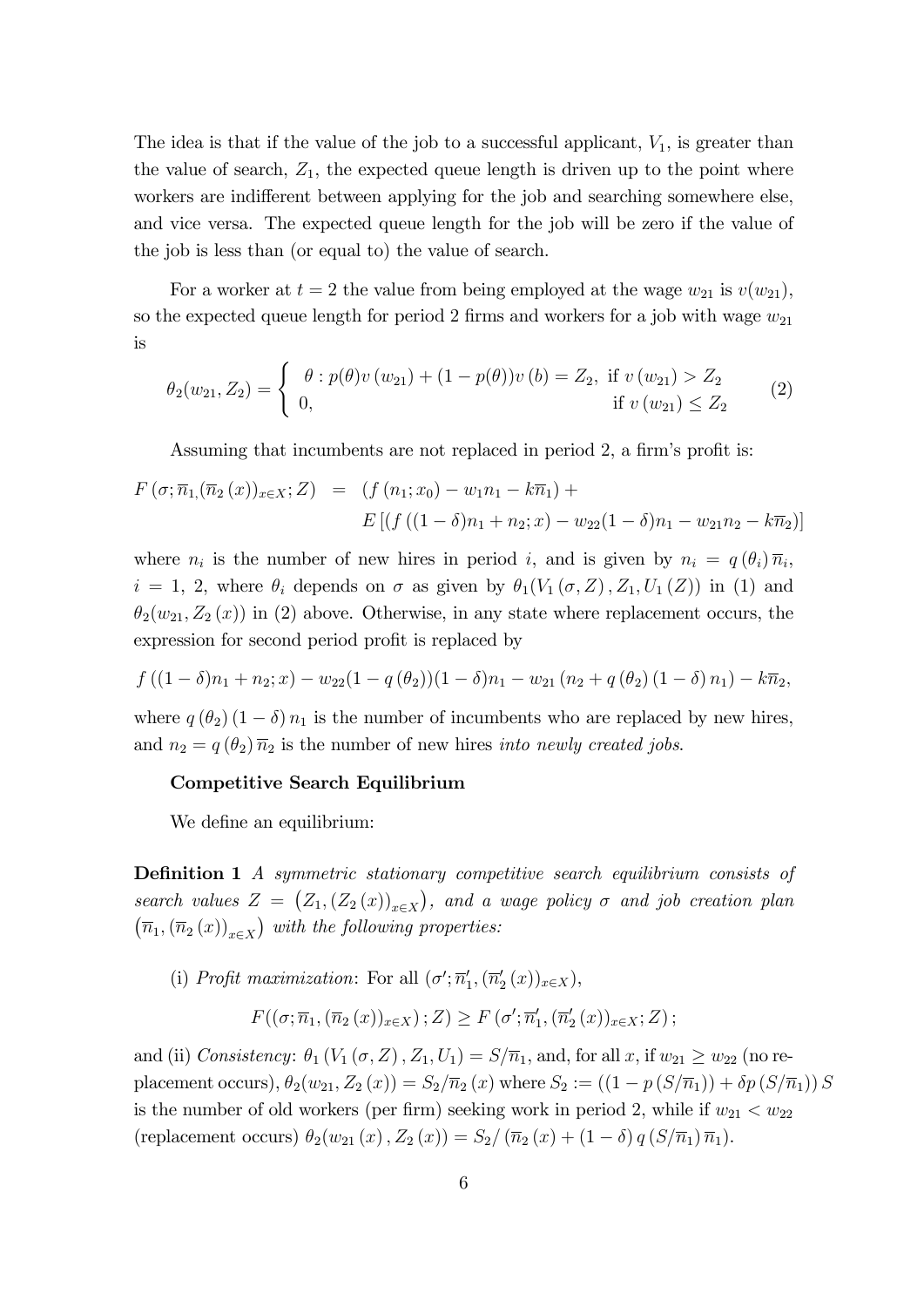### 2.1 No replacement in state x

We start by characterizing an optimal policy assuming that in state  $x, w_{21} \geq w_{22}$ . We will deal with the issue of whether this is optimal below, that is whether a policy with  $w_{21} < w_{22}$  might yield higher profits. We proceed heuristically.<sup>7</sup> In period 2 in any state x, given  $n_1$  and  $w_1$ , following MM it can be shown that the firm must locally maximize profits plus weighted incumbent utility.<sup>8</sup> In particular, given it is optimal not to replace, it must maximize

$$
f((1 - \delta)n_1 + n_2; x) - w_{22}(1 - \delta)n_1 - w_{21}n_2 - k\overline{n}_2 + (1/v'(w_1)) n_1 ((1 - \delta) v(w_{22}) + \delta Z_2(x)),
$$
 (3)

with respect to  $\bar{n}_2, w_{21}, w_{22}, w_{21} \ge w_{22}$ , where  $n_2 = q(\theta(w_{21}, Z_2(x))) \bar{n}_2 =: \tilde{q}(w_{21}, x) \bar{n}_2$ . We write  $\tilde{q}' \equiv \partial \tilde{q}/\partial w_{21}$ . Note that the last term in (3) includes the continuation utility of an incumbent, taking into account the separation possibility, and multiplied by the number of incumbents. The intuition here is that any change which affects the utility of the firm's old workers can be offset by a change in the first period wage, leaving  $V_1$  unchanged (and hence  $n_1$ ). Multiplying the utility change through by the inverse of first period marginal utility then converts it (for a small change) to the first period wage saving per worker. If this was not satisfied then profits can be increased.

There are two cases to consider:

(A) If the "no replacement constraint"  $w_{21} \geq w_{22}$  is not binding, then differentiating (3) with respect to  $w_{22}$ ,

$$
(1 - \delta)n_1 = n_1 (1/v'(w_1)) ((1 - \delta) v'(w_{22})), \qquad (4)
$$

so that  $w_1 = w_{22}$ . Intuitively the firm should stabilize the wages of the first period hires if there is no cost to doing this. In this case, also differentiating with respect to  $w_{21}$ , we get

$$
f'((1 - \delta)n_1 + n_2; x) q'\overline{n}_2 - w_{21}q'\overline{n}_2 - q\overline{n}_2 = 0,
$$
\n(5)

<sup>7</sup>The following necessary conditions are derived formally in the Appendix by considering the two-period problem. Alternatively, it can be directly established that (3) below must hold at a local maximum subject to  $w_{21} \geq w_{22}$ .

<sup>&</sup>lt;sup>8</sup>MM introduce a sunspot into their model, and this allows the firm to randomize between replacement and no-replacement. They can then show that an equivalent of (3) must be maximized across replacement/no replacement regimes and derive analytical sufficient conditions for no-replacement to be optimal. We could follow a similar approach here, but as we are able to compute numerical solutions straightforwardly the solution can be checked directly. Moreover the restriction to contracts dependent only on the productivity shock simplifies the presentation.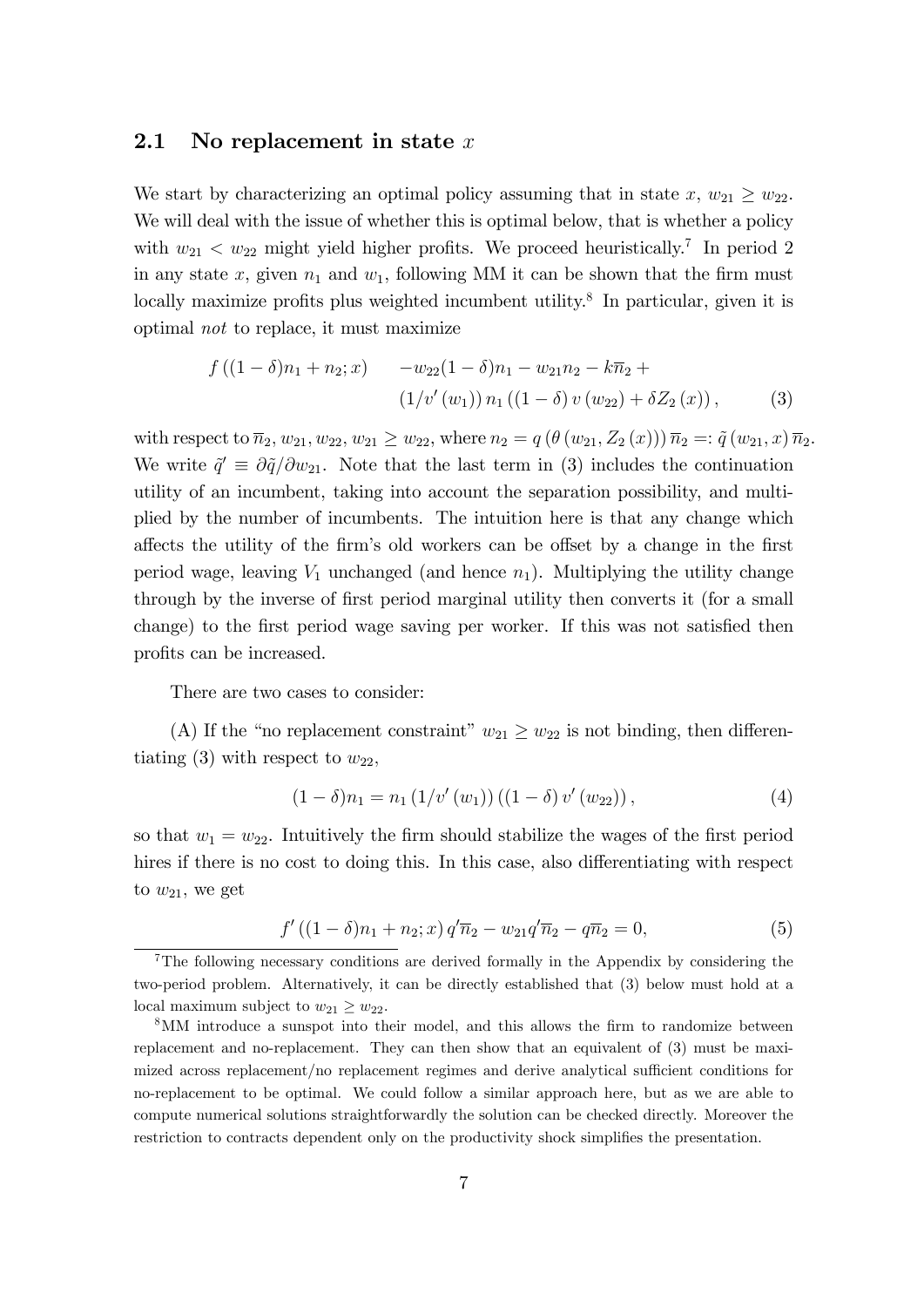and simplifying:

$$
f'(n)\tilde{q}' - w_{21}\tilde{q}' - q = 0,
$$

where we write  $n \equiv (1 - \delta)n_1 + n_2$  for total period 2 employment. Finally, differentiating with respect to  $\overline{n}_2$ ,

$$
f'(n) = w_{21} + k/q.
$$
 (6)

We can combine these latter two to get

$$
q^{2}(\tilde{q}')^{-1} = k.\tag{7}
$$

Intuitively, in order to increase employment by one unit, the firm could open  $1/q$ jobs at a cost of  $k/q$ . Alternatively a wage increase of  $1/$   $(\overline{n}_2\tilde{q}^{\prime})$ , holding the number of jobs constant, accomplishes the same thing by increasing the probability each existing job is filled, at a cost of  $q\overline{n}_2 \times 1/(\overline{n}_2\tilde{q}') = q/\tilde{q}'$ . The two must be equal in equilibrium.

In the proof of Proposition 1 it is shown that (7) can be solved to give a positively sloped locus of values for  $n_2$  and  $w_{21}$  compatible with equilibrium. This locus defines an upward sloping 'quasi-supply' curve of labor: when equilibrium  $n_2$  is higher, it is harder to fill each job because the labor market is tighter ( $\theta_2$  is lower, so  $k/q(\theta_2)$  is higher); this makes wage increases more attractive as a way of filling jobs than creating jobs, so  $w_{21}$  rises until the two methods cost the same. This locus is independent of the profitability of filling a job. We refer to this as the *commitment quasi-supply curve*. It corresponds to the solution to the first-order conditions in the case where firms can commit not to replace incumbent workers, and thus ignores the no-replacement constraint  $w_{21} \geq w_{22}$ . (The two coincide in this case because the constraint is not binding by assumption.) Combining this with the downward sloping (6), which is a standard labor demand equation, where the unit cost of increasing employment  $k/q(\theta_2)$  is added to the wage (itself increasing as  $n_2$  $increases$ ,  $\frac{9}{7}$  yields a unique equilibrium for each productivity shock whenever the no-replacement constraint does not bind.<sup>10</sup> As  $x$  varies, only the labor demand curve shifts. Denote the solution of (6) and (7) by  $(w_{2i}^C(x, w_1, n_1), n_2^C(x, w_1, n_1))$ , where the  $C$ -superscript indicates that this is the solution to the FOCs in the case of commitment.

Since in this case,  $w_{21} \geq w_{22} = w_1$ , we conclude that the intersection of (6) and (7) occurs at or above  $w_1$ .

<sup>&</sup>lt;sup>9</sup>As  $n_2$  increases, we must have  $p(\theta)$  increasing as  $n_2 = p(\theta) S_2$  and hence  $\theta$  has fallen as  $p' < 0$ ; thus  $q(\theta)$  falls given that  $q' > 0$ .

<sup>&</sup>lt;sup>10</sup>The position of these two curves depend only on  $n_1$ , which implies the value of  $S_2$ .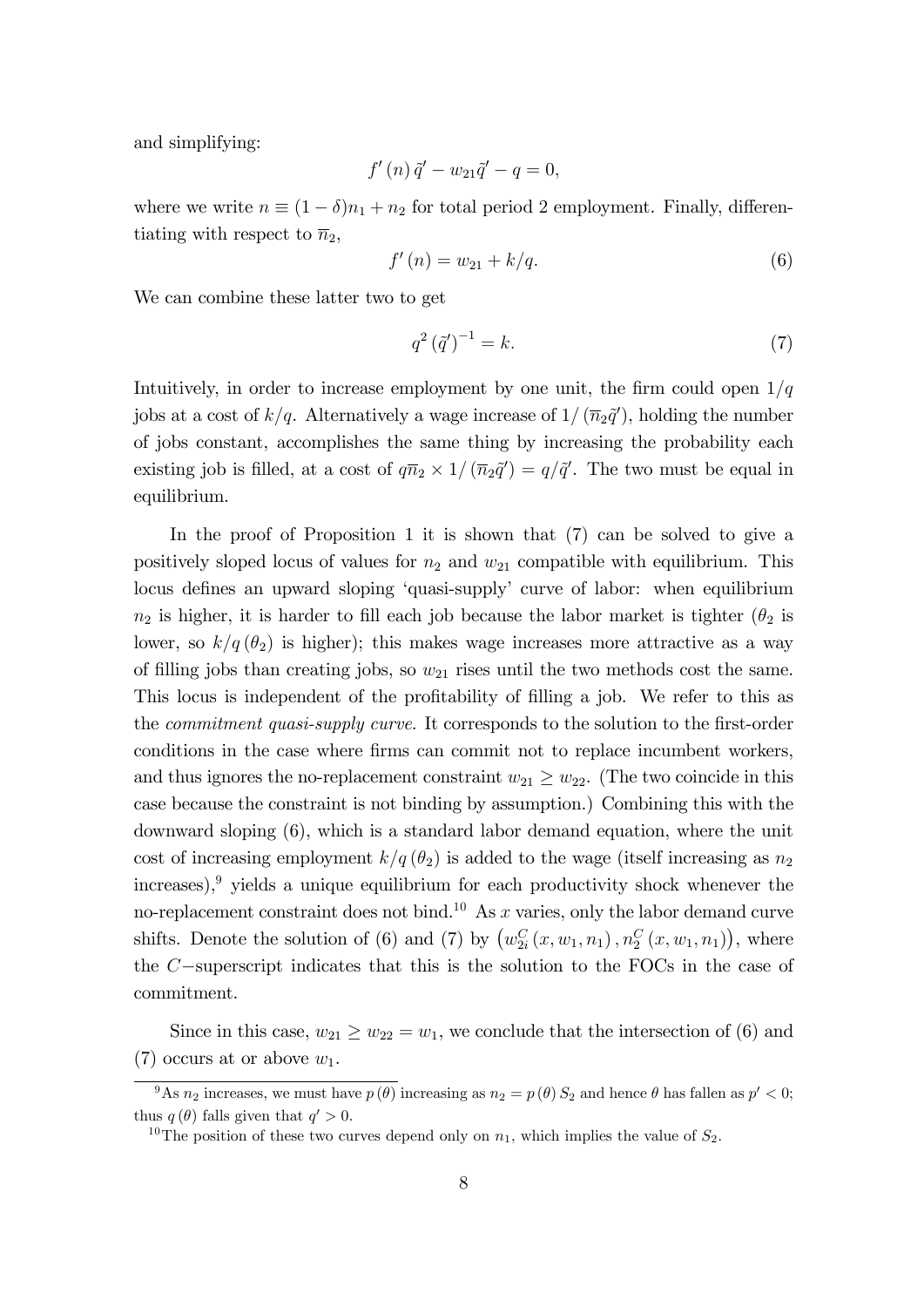(B) If on the other hand  $w_{21} \geq w_{22}$  is binding at the optimum, the intersection of (6) and (7) occurs at a wage below  $w_1$  but the wage can be shown to be above  $w_{21}^C(x, w_1, n_1)$ , while employment is below  $n_2^C(x, w_1, n_1)$ . In the proof it is shown that  $k < q^2/\tilde{q}'$ . The unit cost of increasing employment through creating extra jobs,  $k/q$ , is lower than that through increasing wages,  $q^2/\tilde{q}'$ , but it would not pay to cut wages and increase jobs as the wage cut has a negative externality on incumbents' wage smoothing. More intuitively, if productivity is low enough that the equilibrium hiring wage under commitment  $w_{21}^C$  would be below  $w_1$ , then the no-replacement constraint would be violated (recall that  $w_{22}^C = w_1$ ). To satisfy the constraint  $w_{22}$  must be cut, which is costly as it reduces wage smoothing so firms are less willing to let wages fall. The quasi-labor-supply curve is thus flatter below  $w_1$ .

Consequently, taking as given  $w_1$ , we can plot a *no-commitment quasi-supply* curve in  $w_{21} - n_2$  space, which coincides with the commitment one above  $w_1$ , but below  $w_1$  the curve lies above the commitment curve. Equilibrium occurs at the intersection with the labor demand curve. As x varies, the latter curve is shifted. In Figure 2, a situation where the crossing point occurs below  $w_1$  is illustrated. The equilibrium values are at point A, rather than at the commitment solution.<sup>11</sup> If x is sufficiently high that the intersection occurs above  $w_1$ , then the equilibrium will be at the commitment solution,  $(w_{2i}^C(x, w_1, n_1), n_2^C(x, w_1, n_1))$ . The proposition summarizes the discussion.

**Proposition 1** Suppose replacement does not occur in state x. Then  $(a)$  if equilibrium hiring wages in period 2 are below period 1 wages,  $w_{21} < w_1$ , the wage is higher and employment is lower than they would be in that state if firms were able to commit, that is,  $w_{21} > w_{21}^C(x; w_1, n_1)$  and  $n_2 < n_2^C(x; w_1, n_1)$ ; moreover  $w_{22} = w_{21} < w_1$ . Otherwise (b) wages and employment are at the commitment levels:  $w_{21}^{NC}(x; w_1, n_1) = w_{21}^C(x; w_1, n_1)$  and  $n_2^{NC}(x; w_1, n_1) = n_2^C(x; w_1, n_1)$ , with  $w_{22}^{NC}(x;w_1,n_1) = w_1$ . Case (a) occurs when the labor demand curve intersects the commitment quasi-supply curve below  $w_1$ ; otherwise case (b) occurs.

 $11$  If commitment was allowed in such a state, unless the state has negligible probability, then the equilibrium two-period contract may be different, that is,  $w_1$  and  $n_1$  may differ. The proposition concerns the implied values of  $w_{21}^C$  and  $n_2^C$  in a hypothetical equilibrium which has the same period 1 values.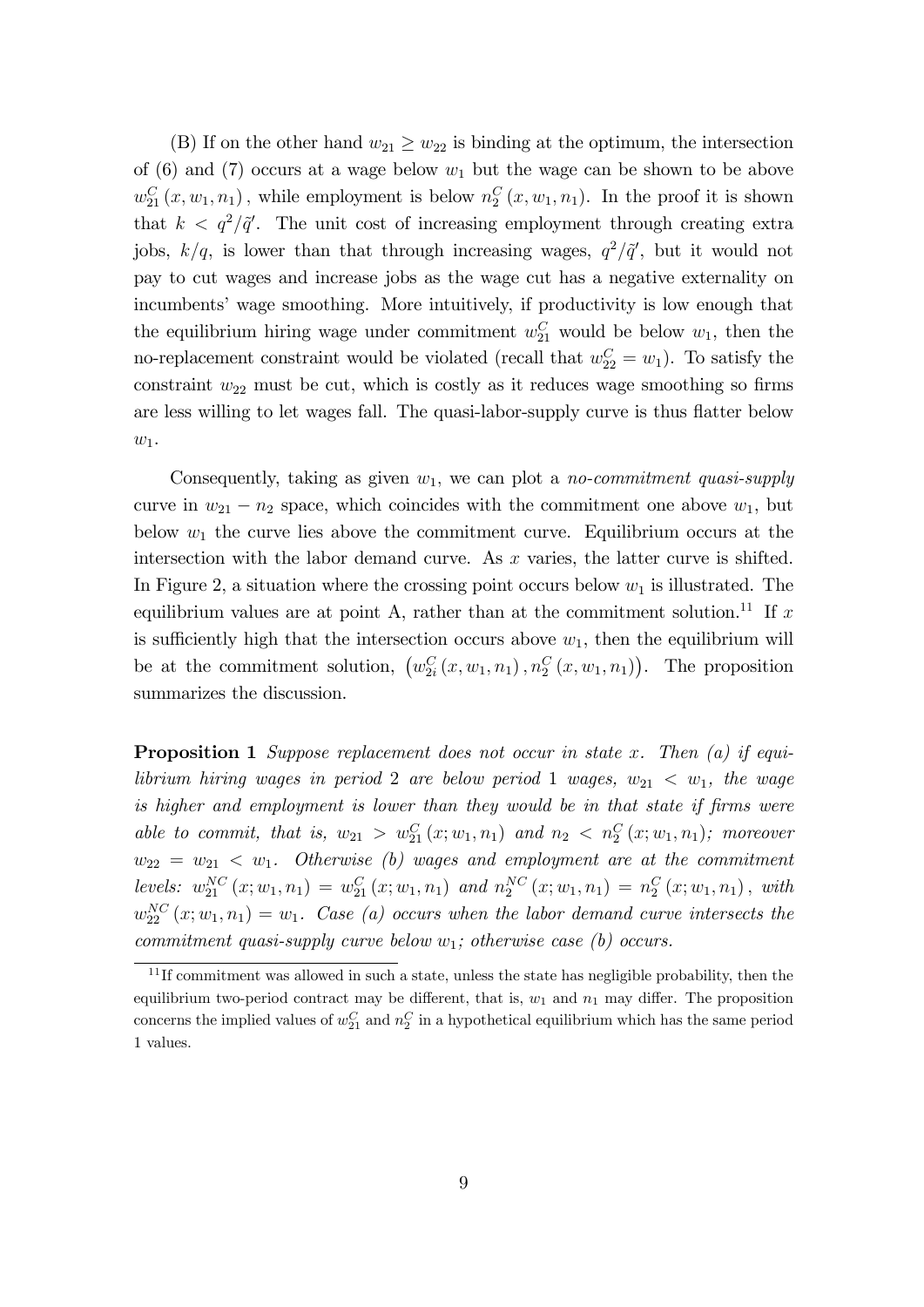

Figure 2: No-commitment quasi-supply

### 2.2 Replacement in state  $x$

If replacement occurs, again the firm must locally maximize profits plus weighted incumbent utility:

$$
f ((1 - \delta)n_1 + n_2; x) - w_{22}(1 - \delta)(1 - q)n_1 - w_{21} (q(1 - \delta)n_1 + n_2) - k\overline{n}_2
$$
  
+ 
$$
n_1 (1/v'(w_1)) ((1 - \delta) (1 - q) v(w_{22}) + \delta Z_2 + (1 - \delta) qv(b)),
$$

where  $\bar{n}_2$  is again the number of new jobs created, and  $n_2 = q(\theta(w_{21}, Z_2(x))) \bar{n}_2$ . Then differentiating with respect to  $w_{22}$ ,

$$
(1 - \delta)(1 - q)n_1 = n_1 (1/v'(w_1)) ((1 - \delta) (1 - q) v'(w_{22})), \qquad (8)
$$

so that  $w_1 = w_{22}$ , as expected. Intuitively the firm should stabilize the wages of the first period hires as there is no cost to doing this—given the replacement probability is independent of  $w_{22}$ . Differentiating with respect to  $w_{21}$  we get

$$
f'(n; x) q'\overline{n}_2 - w_{21} q'((1 - \delta)n_1 + \overline{n}_2) - q((1 - \delta)n_1 + \overline{n}_2) + (9)
$$

$$
n_1(1/v'(w_1))(1-\delta)(q')(v(b)-v(w_{22}))=0 \qquad (10)
$$

where the latter term is the extra cost of compensating more replaced workers for their loss of utility whereas previously we got

$$
f'(n; x) q'\overline{n}_2 - w_{21} q'\overline{n}_2 - q\overline{n}_2 = 0
$$

and differentiating with respect to  $\bar{n}_2$ ,

$$
f'(n; x) q = w_{21} q + k. \tag{11}
$$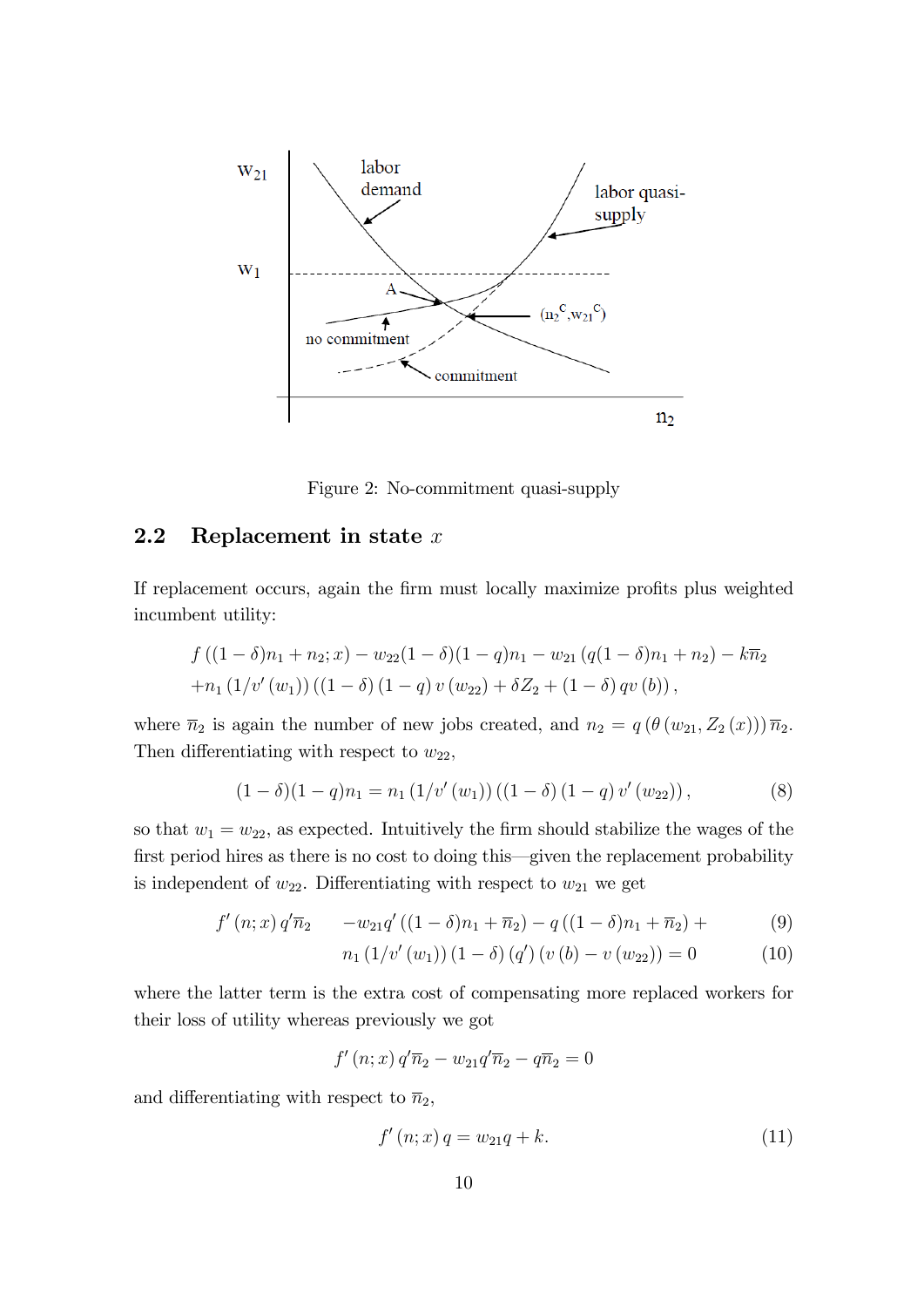We can combine these latter two to get

$$
(k/q) q'\overline{n}_2 - w_{21} q' ((1 - \delta)n_1) + n_1 (1/v'(w_1)) (1 - \delta) (q') (v (b) - v (w_{22})) = q ((1 - \delta)n_1 + \overline{n}_2)
$$
\n(12)

instead of

$$
k\tilde{q}'/q = q.\tag{13}
$$

Note then that the RHS of (12), if we divide through by  $\bar{n}_2$ , is bigger, while the LHS is smaller. Recall that  $q^2/\tilde{q}'$  is increasing in  $\theta$  and  $w_{21}$ . Thus to reestablish equality we need to decrease  $q^2/\tilde{q}'$ , that is at fixed  $\theta$  we reduce  $w_{21}$ , so in  $w_{21} - \theta$  space, the downward sloping locus must be shifted downward.

Given the tractability of the model, we proceed in our simulations by computing an equilibrium under the assumption that replacement is not optimal in any state. We then check whether replacement can improve profits. If this is true, we have an equilibrium but this does not logically rule out the possibility of an equilibrium with replacement existing at the same time.<sup>12</sup>

### 3 Asymmetric Information

So far we have seen that equal treatment leads to a measure of downward real rigidity. We now consider adding asymmetric information about the period 2 state  $x$ , and we argue that this may lead to a completely rigid period 2 wage for incumbents, and more importantly, also for new hires for a range of adverse shocks. We will assume that in period 2 ongoing hires in a firm can only observe wages  $w_{21}$  and  $w_{22}$ , but cannot observe x (nor  $z_2$  so they cannot infer x). (Nor can they observe the total employment or vacancies at the Örm.) The resultant incentive compatibility constraints on the contract imply that the equilibrium contract exhibits a much higher degree of wage rigidity and employment and vacancy fluctuations.

This contrasts with early models in the asymmetric information implicit contracting literature in which labour supply is observable to workers (Chari 1983, Green & Kahn 1983, Grossman & Hart 1981) — in a single worker model as considered in such models this is inevitable of course. In practice, however, the level of employment in a firm can be difficult to define precisely. For example, if the relevant employment level is at the plant, the firm may be able to move production to other companies or plants within the same company, making it difficult to condition on employment (as argued by Stiglitz (1986)).

 $12$ Although in none of the simulations carried out has this occurred.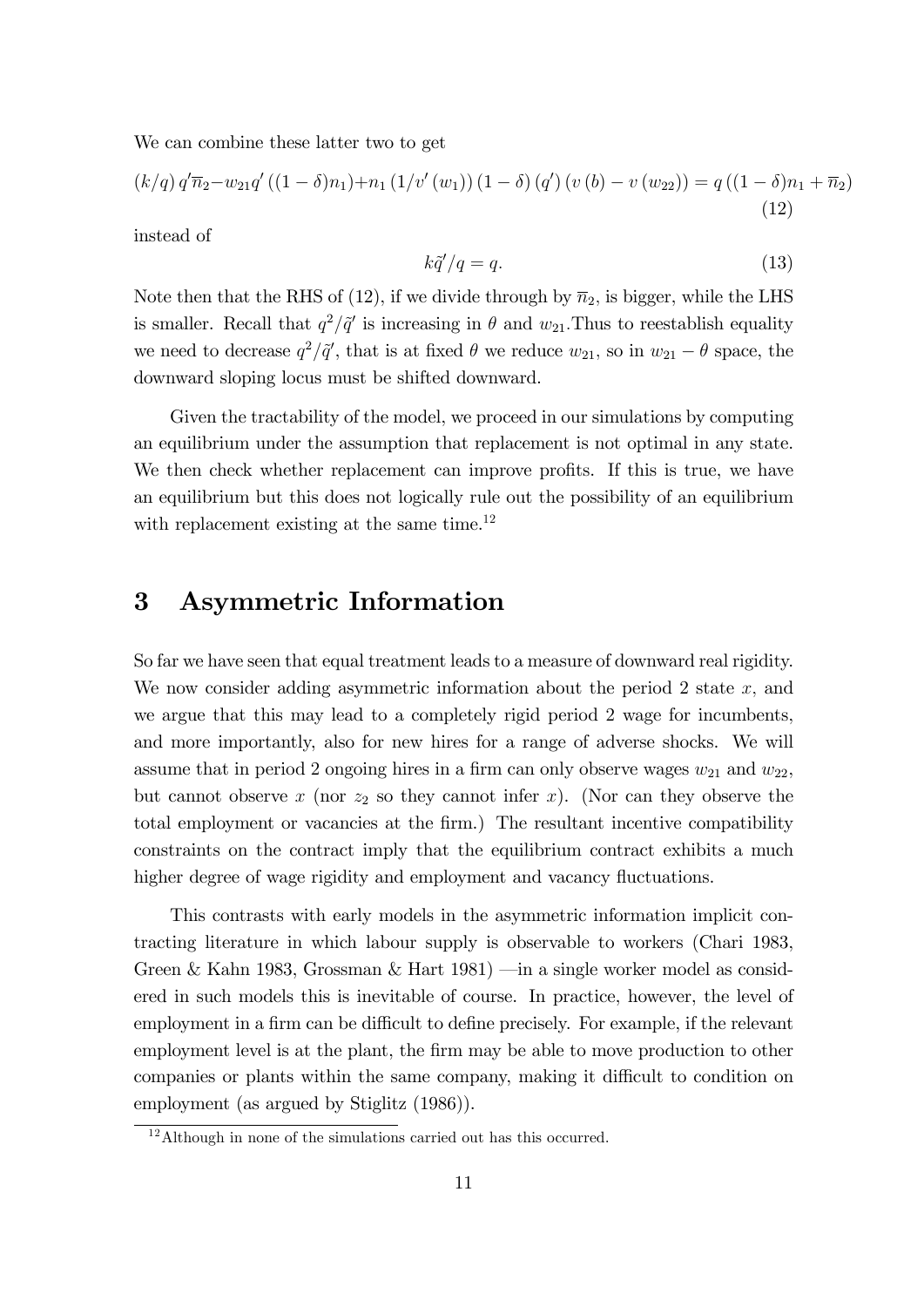As before, assuming that incumbents are not replaced in period 2, a firm's profit is:

$$
F(\sigma; \overline{n}_1, (\overline{n}_2(x))_{x \in X}; Z) = (f(n_1) - w_1 n_1 - k \overline{n}_1) + E[F_x]
$$

where  $F_x$  is period 2 profits in state x and is given by

$$
F_x(\sigma; \overline{n}_1, \overline{n}_2(x); Z) := (f((1 - \delta)n_1 + n_2; x) - w_{22}(1 - \delta)n_1 - w_{21}n_2 - k\overline{n}_2)
$$

(again  $n_i$  is the number of new hires in period i, and is given by  $n_i = q(\theta_i)\overline{n}_i$ ,  $i = 1, 2$ , where  $\theta_i$  depends on  $\sigma$  as given by  $\theta_1(V_1(\sigma, Z), Z_1, U_1(Z))$  in (1) and  $\theta_2(w_{21}, Z_2(x))$  in (2) above). We now have the firm's maximization problem as:

 $(\sigma; \overline{n}_1, (\overline{n}_2(x))_{x\in X})$  maximizes  $F((\sigma; \overline{n}_1, (\overline{n}_2(x))_{x\in X}); Z)$  subject to the incentive compatibility constraints<sup>13</sup>

$$
F_x(\sigma; \overline{n}_1, \overline{n}_2(x); Z) \ge \max_{\substack{x', \overline{n}'_2}} \{ (f((1 - \delta)n_1 + n'_2; x) - w_{22}(x')(1 - \delta)n_1 - w_{21}(x')n'_2 - k\overline{n}'_2) \}
$$

where  $n'_2 = q(\theta_2) \overline{n}'_2$  and  $\theta_2 = \theta_2(w_{21}(x'), Z_2(x))$ .

We can establish the following. Suppose that under certainty the no replacement constraint strictly binds. Then there is a perturbation of this model with two different states such that equilibrium period 2 wages are constant. This is illustrated below:

In general simulations suggest that these assumptions lead to a form of contract that has a fixed period 2 wage for a wide range of shocks. To see the intuition, consider the no-commitment solution, suppose there are two states  $x_1$  and  $x_2$  at  $t = 2$  and that we are in the region where the no replacement constraint is binding in both states,  $w_{12}(x) = w_{22}(x)$ ,  $x = x_1, x_2$ . If the wage varies with the state, say if  $w_{12}(x_1) = w_{22}(x_1) < w_{12}(x_2) = w_{22}(x_2)$ , in state  $x_2$  the firm will prefer to "announce" state  $x_1$ : It benefits from paying a lower wage to its existing employees. In addition because the no-replacement constraint is binding, the wage for new hires would optimally be set lower, and the firm would benefit from a lower wage just considering this group. So for both reasons period 2 profits increase. Consequently the no-commitment solution would violate incentive compatibility. This argument

<sup>&</sup>lt;sup>13</sup>These are ex post (after the period 2 state is observed) constraints; for simplicitly we assume that  $n_1$  is contractible. Otherwise the IC constraints should be expressed in terms of an ex ante constraint which requires that should the firm deviate at date 1 and in any period 2 states it cannot increase its discounted profit. Since in the latter case the ex post constraints would also hold, the results would be very similar.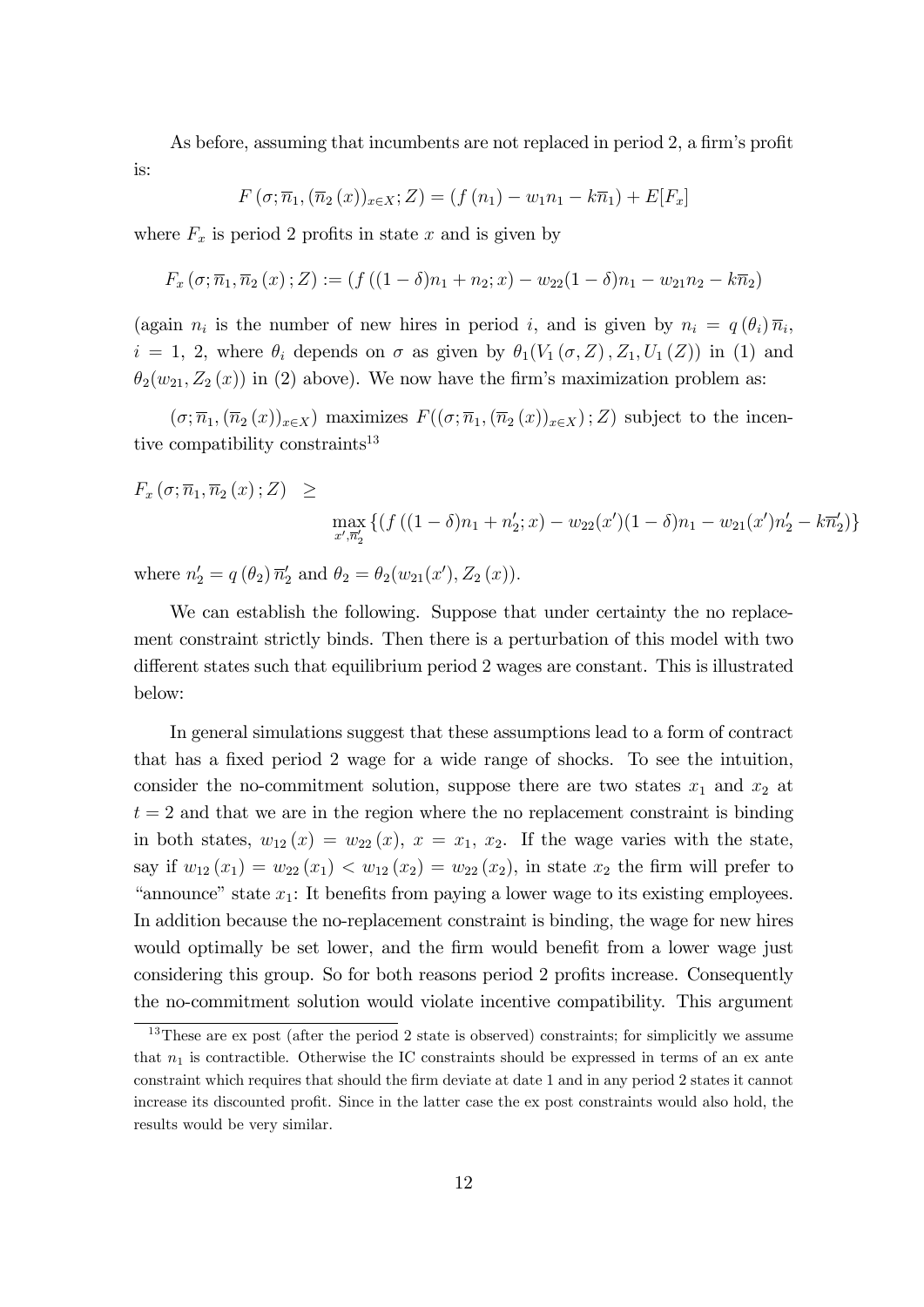

Figure 3: A rigid wage under asymmetric information

works for small wage variations across states; however, the lower  $w_{12}$  might be so low—below the optimal level in the other state—that switching to it reduces profits on new hires. This is unlikely to outweigh the gains from cutting  $w_{22}$  though, as these are first-order and large, while around the optimal hiring wage the change in profits on cutting  $w_{21}$  would be second-order.<sup>14</sup> The incentive compatible contract is illustrated by the points A and B in Figure 3.

Note also that this logic may not apply if there are states in which the no replacement constraint does not bind. In this case the Örm will prefer to have the new hire wage above that of the incumbent, so that the new hire wage is flexible upwards. Specifically as the state of nature improves, the new hire (equilibrium) wage that is optimal taking  $w_1$  as given, but ignoring the no replacement and incentive compatibility constraints, rises above the constant wage for the lower states. At this point  $w_{21}$  then is at this unconstrained level (see point D in Figure 3), while  $w_{22}$  will be slightly higher than the constant wage. The latter is due to the fact that there

 $14$ To be clear, for very high rates of turnover and wages that are not very close together, the no-commitment solution will satisfy IC. However in our simulations even for negative shocks up to 50% below the better shock, IC fails unless turnover rates are extremely high, around 90% or higher.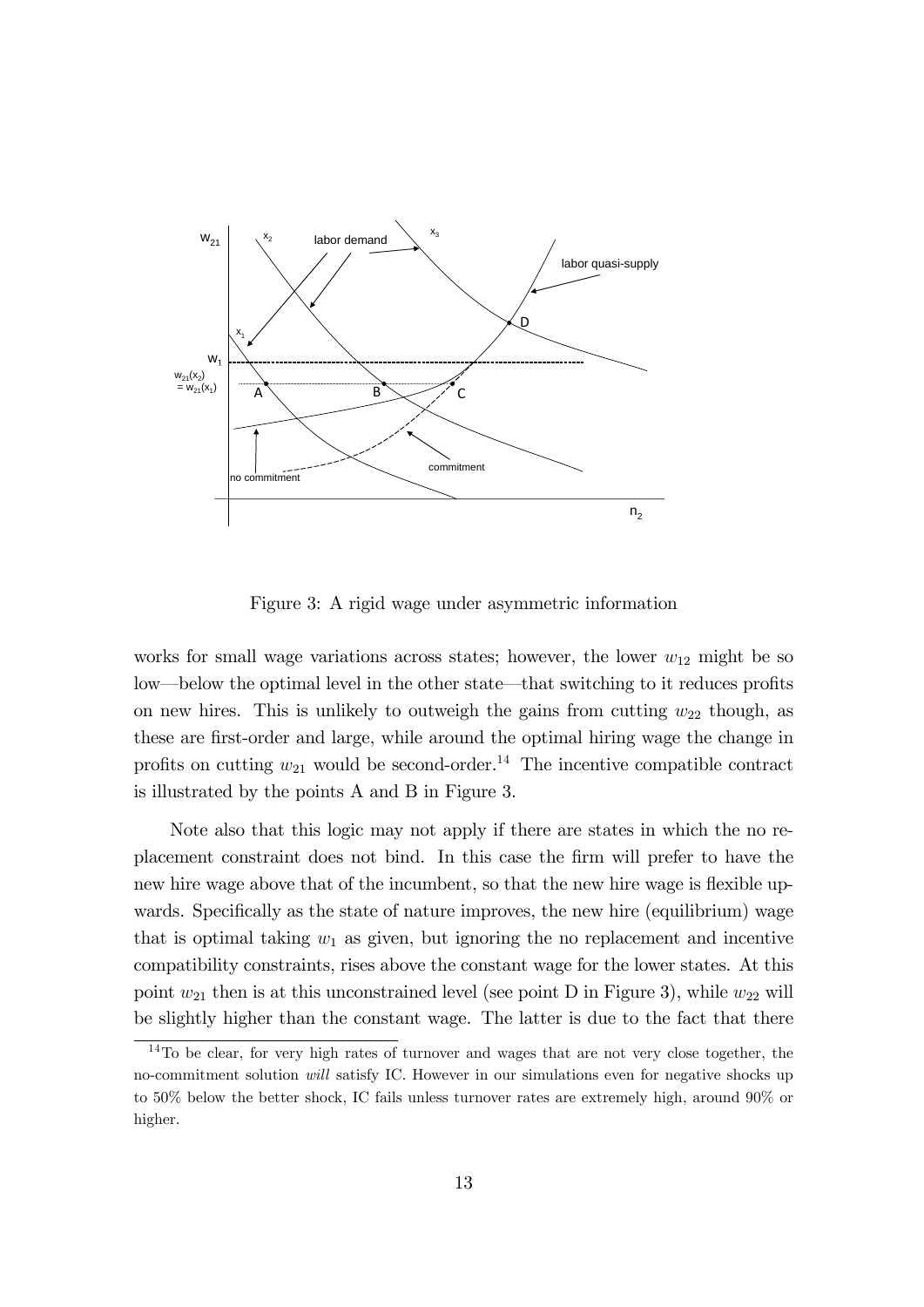would now be a cost in deviating by announcing a lower state given that the new hire wage would fall below the optimal level; this allows there to be a potential gain on the reduced wagebill of incumbents, without violating incentive compatibility, so the incumbent wage can be increased towards  $w_1$  (recall that  $w_{22} = w_1$  is optimal). Initially this is a comparison between a second-order cost and a first-order gain, so the increase in  $w_{22}$  is itself second-order to avoid violating the incentive constraints.

In contrast to the earlier analysis, the no-commitment quasi-supply curve now coincides with the commitment one below  $w_1$ . So the region of "flexibility" extends further. The reason for this is that incentive compatibility lowers the incumbent wage even in relatively good states, and the no replacement constraint only first binds at lower levels of the new hire wage. (See point C in Figure 3.)

**Summary 2** For a wide range of parameters we find a downwardly rigid period 2 new hire wage (but at a level below  $w_1$ ), while new hire wages are flexible upwards: specifically for shocks such that the intersection of the labour demand and quasisupply curves lies above the downwardly rigid wage, new hire wages will be at the intersection. Wages are allocational. Incumbent wages are also constant for the range of shocks where new hire wages are rigid downwards, and mildly procyclical otherwise.

Consider instead the nature of the contract with these informational assumptions but with commitment (not to replace) on the part of the firm. The firm then will offer a non-contingent period 2 contract wage to period 1 hires (equal to  $w_1$ ), but would be unrestricted in offering the optimal hiring wage to period 2 workers. Since a stable wage for incumbents is optimal, and incentive compatible, the solution will be identical to the commitment solution considered earlier. Without commitment, though, as just argued, if the solution satisfies the no replacement constraint, then the fact that wages are non-contingent has direct implications for hires.

### 3.1 Simulation

We report the following simulation. Again we suppose that the matching technology is given by  $p(\theta) = M\theta^{\eta-1}$ ,  $q(\theta) = M\theta^{\eta}$ , where  $M = 1/10$  and  $\eta = 1/2$  (this is the same specification used in MM's example). Further  $v(c) = c^{0.5}$ ,  $f(n; x) = x \log(n)$ ,  $k = 0.012$ ;  $S = 10$ ; the period 1 deterministic state is  $x<sub>0</sub> = 11$ , while there are three equiprobable states at  $t = 2$ :  $x_l = 8$ ,  $x_m = 9$ ,  $x_h = 15$ . These results are indicative;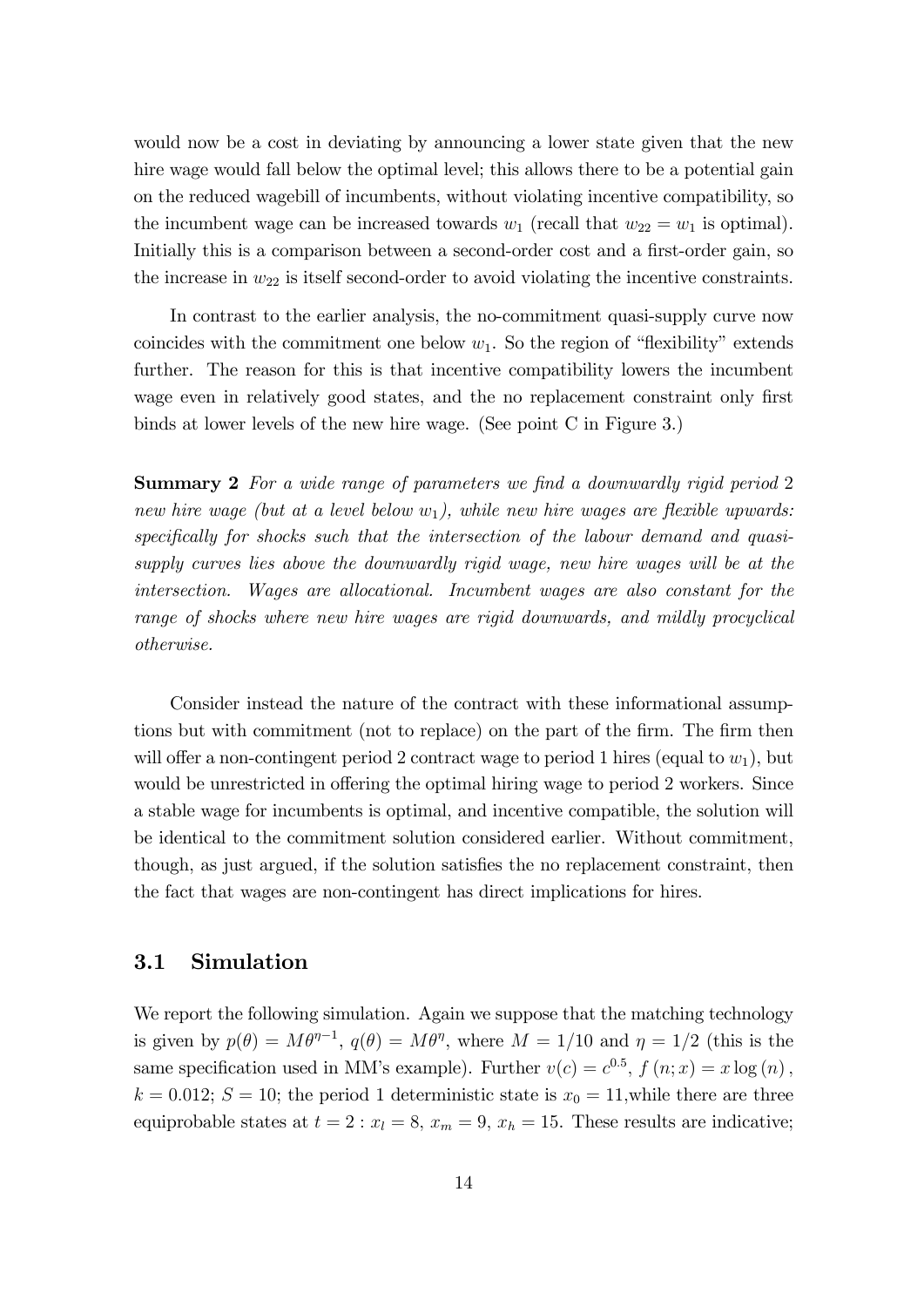we are not attempting a full calibration exercise given the two period nature of the model.

Wage variability is as predicted across the three scenarios. For  $\delta = 0.4$ ,  $b = 0.5$ , under commitment we find that  $w_{21}(x) < w_1$  in both lower states, while  $w_{21}(x_h)$  $w_1$ . Wages are procyclical and vary by  $5\%$  across the two lower states (expressed relative to  $w_{21}(x_l)$ . Replacement is not optimal. Without commitment the no replacement constraint binds in both lower states. Wage variation across the two states is under 3.5%, hence lower, in line with Proposition 1. With asymmetric information added to no commitment, the optimal contract specifies a constant wage in these two states  $(w_{21} (x_l) = w_{22} (x_l) = w_{21} (x_m) = w_{22} (x_m)).$ 

To examine unemployment variability, we compute the change in period 2 unemployment across states l and m under the three model scenarios, and express the no commitment and no commitment + asymmetric information changes relative to the commitment solution (as percentage increases). We consider a range of values for  $\delta$  and b (b varies between 0.25 and 5, but in the table we give the period 1 replacement ratio, denoted  $r$ ). Results are mostly fairly insensitive to parameter changes, and across the ones reported it can be seen that a higher turnover rate diminishes the increase in variability due to no commitment; this is intuitive, as higher turnover implies that the incentive to insure incumbents becomes smaller relative to the desire to take advantage of a slack labour market, so wages are more flexible and unemployment correspondingly less variable. Correspondingly, the additional effect of adding asymmetric information to no commitment is larger.

| Table 1                                                          |    |                               |
|------------------------------------------------------------------|----|-------------------------------|
| Additional unemployment variability relative to commitment model |    |                               |
| Turnover $\delta$ /Replacement rate r no commitment $(\%)$       |    | asymmetric information $(\%)$ |
| $\delta = 0.3, r = 0.3$                                          | 25 | 46                            |
| $\delta = 0.3, r = 0.4$                                          | 22 | 46                            |
| $\delta = 0.3, r = 0.5$                                          | 20 | 45                            |
| $\delta = 0.4, r = 0.3$                                          | 16 | 41                            |
| $\delta = 0.4, r = 0.5$                                          | 12 | 39                            |
| Note.                                                            |    |                               |

## References

Acemoglu, D. & Shimer, R. (1999), 'Efficient unemployment insurance', *Journal of* Political Economy  $107(5)$ , 893-928.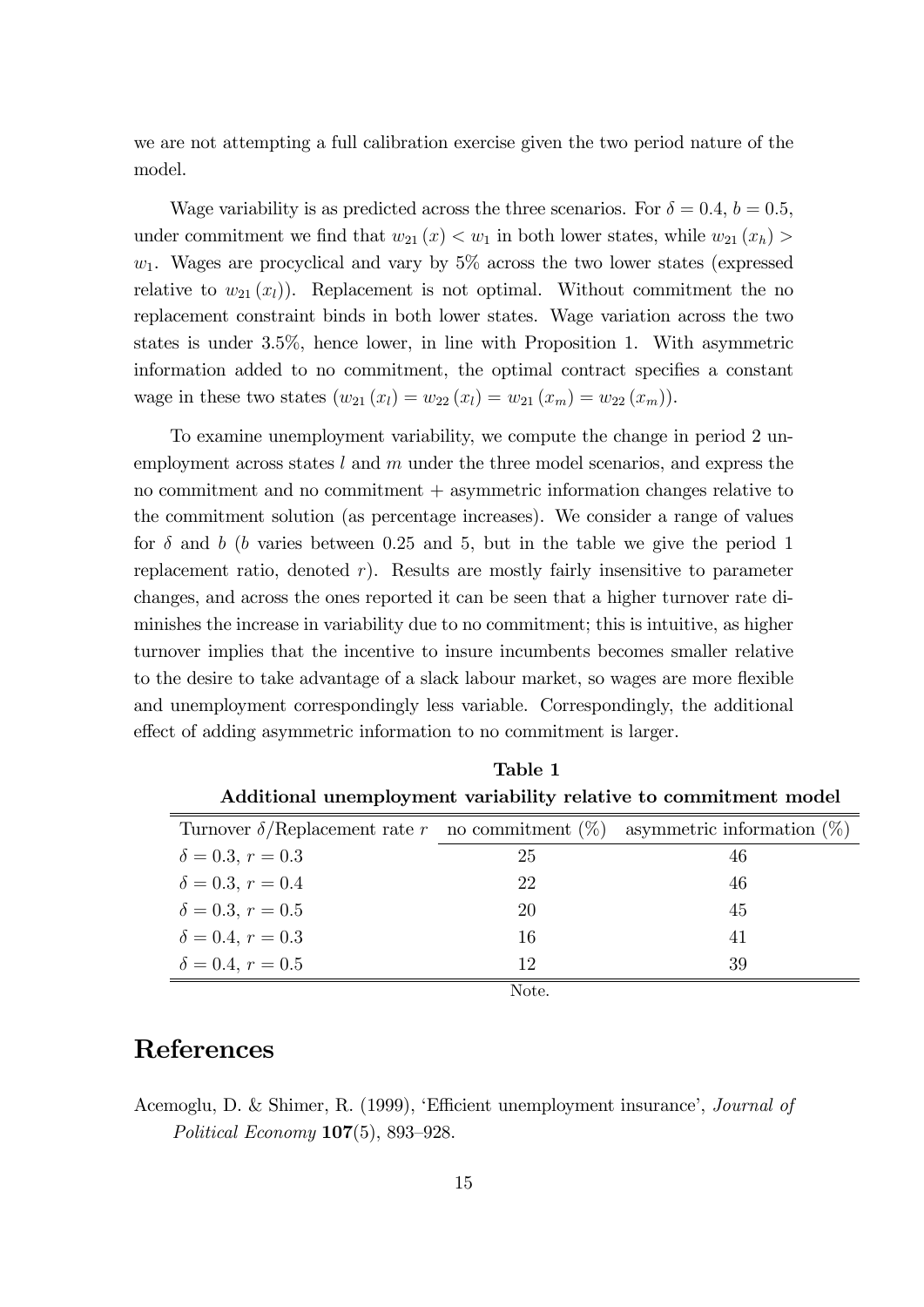- Bewley, T. F. (1999), Why Wages Don't Fall During a Recession, Harvard University Press, Harvard.
- Blinder, A. S. & Choi, D. H. (1990), ëA shred of evidence on theories of wage stickiness', Quarterly Journal of Economics  $55$ , 1004–1015.
- Chari, V. V. (1983), 'Involuntary unemployment and implicit contracts', *Quarterly* Journal of Economics  $98$ (Supplement), 107–122.
- Galuscak, K., Keeney, M., Nicolitsas, D., Smets, F., Strzelecki, P. & Vodopivec, M. (2012), ëThe determination of wages of newly hired employees: Survey evidence on internal versus external factors', Labour Economics  $19(5)$ ,  $802 - 812$ .
- Gertler, M. & Trigari, A. (2009), 'Unemployment fluctuations with staggered nash wage bargaining', Journal of Political Economy  $117(1)$ , 38-86.
- Green, J. & Kahn, C. M. (1983), 'Wage employment contracts', *Quarterly Journal* of Economics  $98(Supplement)$ , 173–187.
- Grossman, S. J. & Hart, O. D. (1981), 'Implicit contracts, moral hazard, and unemployment', American Economic Review 71, 301-307.
- Kennan, J. (2010), ëPrivate Information, Wage Bargaining and Employment Fluctuations', Review of Economic Studies  $77(2)$ , 633–664.
- Malcomson, J. M. (1997), 'Contracts, hold-up, and labor markets', *Journal of Eco*nomic Literature 35, 1916–1957.
- Menzio, G. (2005), High frequency wage rigidity. Manuscript, Univeristy of Pennsylvania.
- Menzio, G. & Moen, E. R. (2010), 'Worker replacement', Journal of Monetary Economics  $57(6)$ , 623-636.
- Moen, E. R. (1997), 'Competitive search equilibrium', *Journal of Political Economy*  $105(2), 385 - 411.$
- Oswald, A. J. (1986), ëUnemployment-insurance and labor contracts under asymmetric information - theory and facts', American Economic Review 76, 365–377.
- Rudanko, L. (2009), ëLabor market dynamics under long-term wage contractingí, Journal of Monetary Economics **56**(2).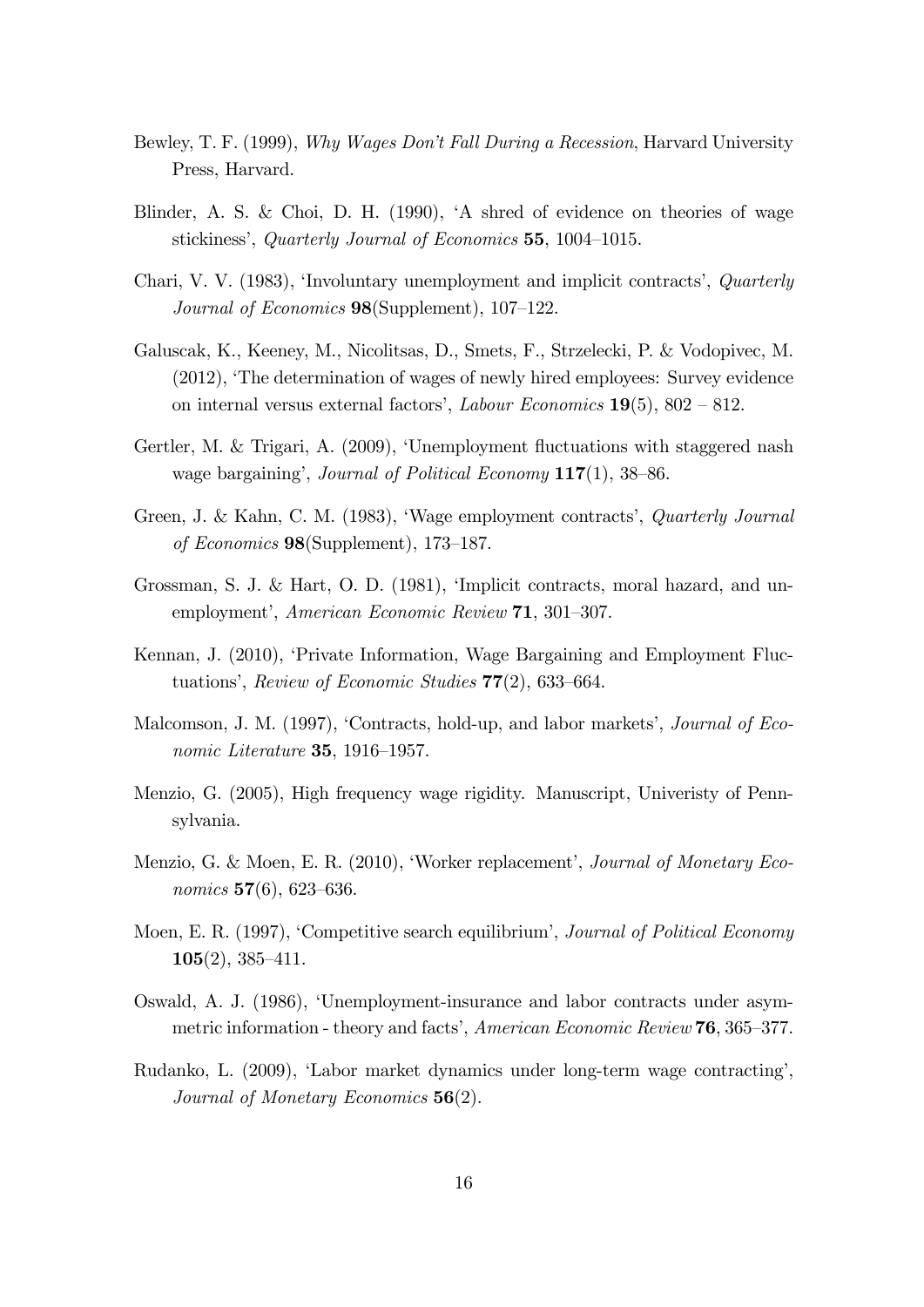- Snell, A. & Thomas, J. P. (2010), 'Labor contracts, equal treatment and wageunemployment dynamicsí, American Economic Journal: Macroeconomics  $2(3)$ , 98-127.
- Stiglitz, J. E. (1986), Theories of wage rigidity, in J. L. Butkiewicz, K. J. Koford & J. B. Miller, eds, 'Keynes' economic legacy: Contemporary economic theories', Praeger, New York, pp. 153–206.
- Thomas, J. P. (2005), ëFair pay and a wage-bill argument for low real wage cyclicality and excessive employment variability',  $E_{\text{conomic Journal}} 115(506)$ , 833–859.

## 4 Appendix: Proof of Proposition 1

We derive necessary conditions by considering the following Lagrangian, assuming an interior solution and assuming that there is no replacement in state  $x$ . We give the appropriate expression if there is no undercutting in period 2 in any state; otherwise an analogous argument applies (if there is replacement in some state  $x' \neq x$ it modifies the expectation term in  $(14)$  and  $(17)$  but they cancel).

$$
(f (\tilde{q}_1 (V_1) \overline{n}_1) - w_1 \tilde{q}_1 (V_1) \overline{n}_1 - k \overline{n}_1) +
$$
  
\n
$$
E_{x'}[(f ((1 - \delta) \tilde{q}_1 (V_1) \overline{n}_1 + \tilde{q} (w_{21}, x') \overline{n}_2; x') - w_{22}(1 - \delta) \tilde{q}_1 (V_1) \overline{n}_1 - w_{21} \tilde{q} (w_{21}, x') \overline{n}_2 - k \overline{n}_2)]
$$
  
\n
$$
+ E_{x'}[\lambda_{x'} (w_{21} - w_{22})],
$$

where  $\tilde{q}_1 (V_1)$  is defined analogously to  $\tilde{q}(w_{21}, x)$ ,  $\lambda_{x'}$  is the multiplier on the  $w_{21} \geq$  $w_{22}$  constraint in state x' and recall  $V_1 = v(w_1) + E[\delta Z_2(x') + (1 - \delta)v(w_{22}(x'))]$ . This leads to the FOCs:

$$
\tilde{q}'_1 v'(w_1) \overline{n}_1 (f'(n_1) - w_1 + E_{x'}[f'(n; x') (1 - \delta) - w_{22} (x') (1 - \delta)]) - \tilde{q}_1 (V_1) \overline{n}_1 = 0
$$
 (14)

$$
f'(n; x) \tilde{q}(w_{21}, x) - w_{21} \tilde{q}(w_{21}, x) - k = 0 \tag{15}
$$

$$
f'(n;x)\tilde{q}'\overline{n}_2 - \tilde{q}(w_{21},x)\overline{n}_2 - w_{21}\tilde{q}'\overline{n}_2 + \lambda_x = 0
$$
\n(16)

$$
\tilde{q}'_1 v'(w_{22}(x)) (1 - \delta) \overline{n}_1(f'(n_1) - w_1 +
$$
  
\n
$$
E_{x'}[-f'(n; x')(1 - \delta) - w_{22}(x')(1 - \delta)]) - \lambda_x - (1 - \delta)\tilde{q}_1(V_1)\overline{n}_1 = 0
$$
 (17)

together with the complementary slackness conditions. Note that (15) implies (6) in the text.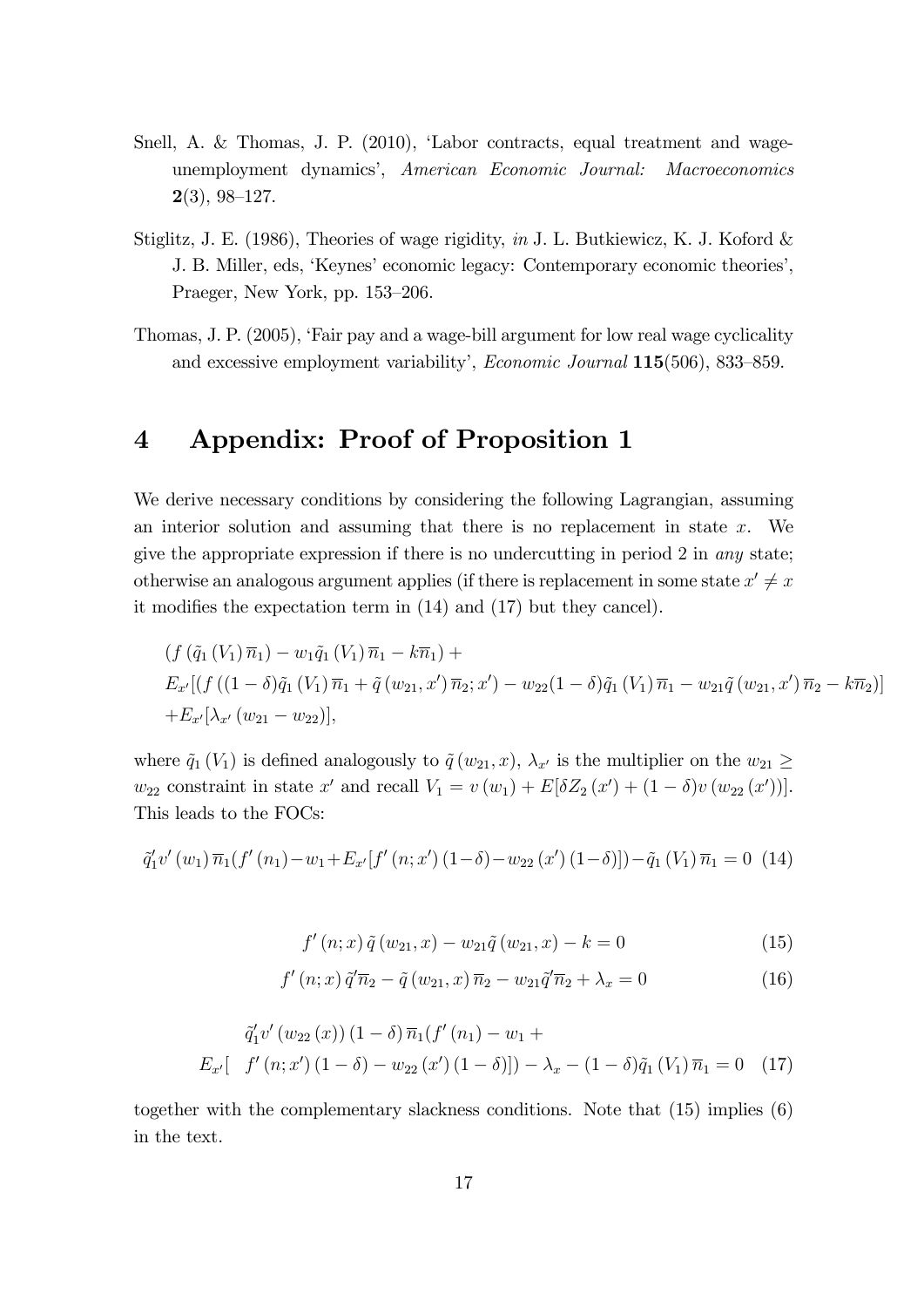From (14) and (17),

$$
\frac{v'(w_1)}{v'(w_{22})}\left(q_1+\frac{\lambda_x}{\overline{n}_1(1-\delta)}\right)=q_1.
$$
\n(18)

Using this to eliminate  $\lambda_x$  in (16):

$$
f'(n;x)\tilde{q}'\overline{n}_2 - \tilde{q}(w_{21},x)\overline{n}_2 - w_{21}\tilde{q}'\overline{n}_2 + q_1\overline{n}_1(1-\delta)\left(\frac{v'(w_{22})}{v'(w_1)} - 1\right) = 0.
$$
 (19)

There are two cases.

A. If  $\lambda_x = 0$ , then from (18)  $w_1 = w_{22}$ , and (19) implies (5) in the text and hence (7). We characterize points which satisfy (7). For clarity, we let  $\tilde{w}_{21}$  and  $\theta_2$ denote the individual firm's values. Then

$$
\tilde{q}' = \frac{dq}{d\theta_2} \frac{d\tilde{\theta}_2}{d\tilde{w}_{21}} \mid_{Z_2 \text{ constant}}.
$$

From  $(2)$ ,

$$
\frac{d\tilde{\theta}_2}{d\tilde{w}_{21}}\mid_{Z_2 \text{ constant}} = -\frac{pv'(w_{21})}{\frac{dp}{d\theta_2}(v(w_{21}) - v(b))},
$$

and differentiating  $q = p \cdot \theta_2$  to eliminate  $\frac{dp}{d\theta_2}$ , we get

$$
\tilde{q}' = -\frac{dq}{d\theta_2} \frac{p\theta_2 v'(w_{21})}{\left(\frac{dq}{d\theta_2} - p\right) \left(v\left(w_{21}\right) - v\left(b\right)\right)}.
$$

After rearrangement,

$$
\frac{q^2}{\tilde{q}'} = q^2 \frac{\left(1 - \frac{\theta_2}{q} \frac{dq}{d\theta_2}\right)}{\theta_2 \frac{dq}{d\theta_2}} \frac{v(w_{21}) - v(b)}{v'(w_{21})}.
$$

From our assumption on q,  $q^2$  is increasing in  $\theta_2$ , and the second term in the product is also increasing in  $\theta_2$  by assumption (it is the inverse of  $q(\theta) \epsilon_q(\theta) / (1 - \epsilon_q(\theta))$ ) while the final term is increasing in  $w_{21}$ . Thus the locus of values of  $\theta_2$  and  $w_{21}$  such that (7) holds is negatively sloped. Recall that  $n_2 = p(\theta_2) S_2$ , and as  $p' < 0$ , there is a one-to-one negative relationship between  $n_2$  and  $\theta_2$ . So (7) can be solved to give a positively sloped locus of values for  $n_2$  and  $w_{21}$  compatible with equilibrium.

Next, (15) is negatively sloped in  $n_2 - w_{21}$  space by  $f'' < 0$  and  $q(\theta_2) =$  $q(p^{-1}(n_2/S_2)), q' > 0, p' < 0.$  Therefore  $(w_{21}, n_2)$  is at the unique intersection point, denoted by  $(w_{21}^C(x; w_1, n_1), n_2^C(x; w_1, n_1))$  in the text. Since  $w_{21} \geq w_1$  implies  $\lambda_x = 0$  (see next line), this establishes claim (b).